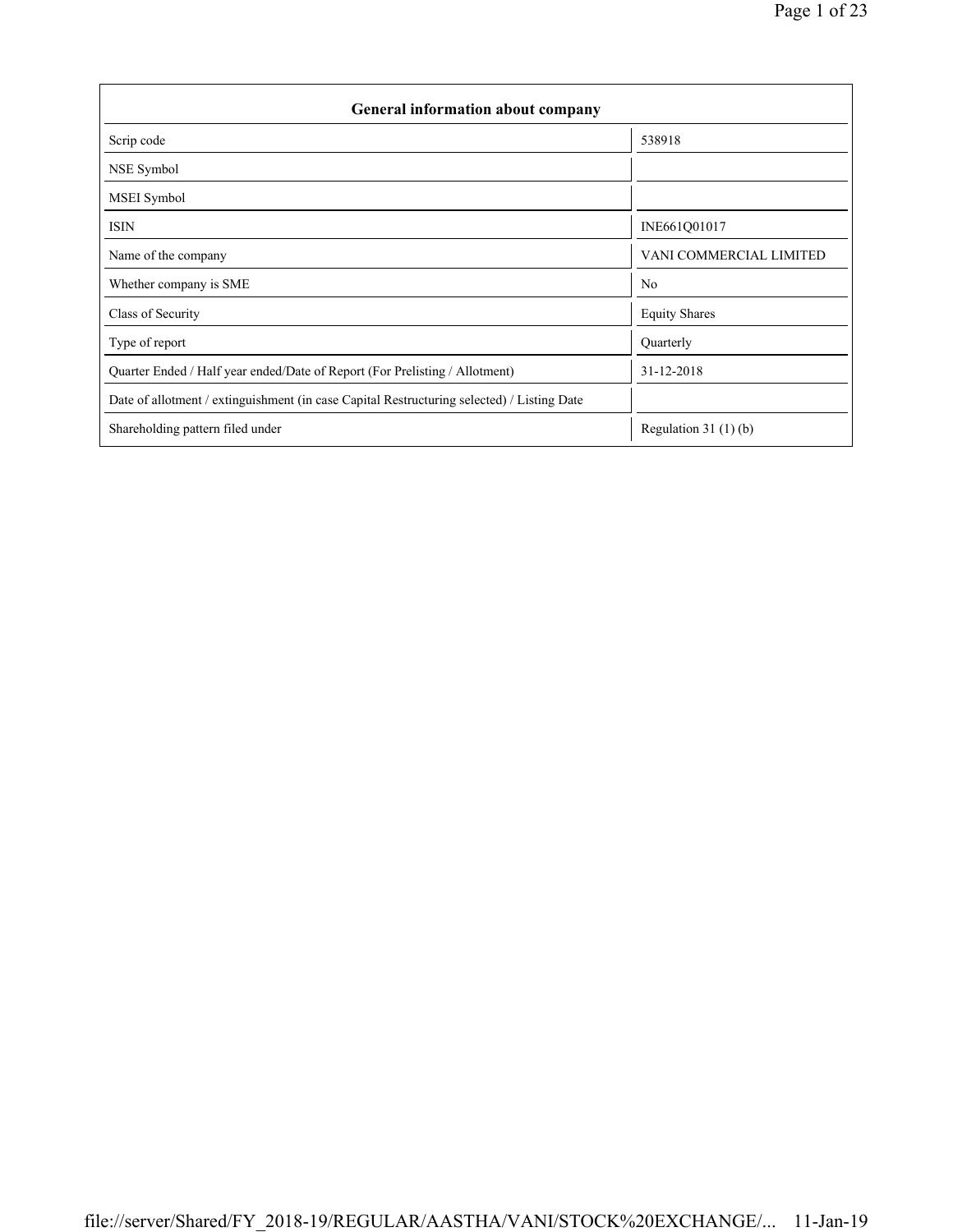|            | <b>Declaration</b>                                                                        |                |                                |                       |                             |  |  |  |  |  |  |
|------------|-------------------------------------------------------------------------------------------|----------------|--------------------------------|-----------------------|-----------------------------|--|--|--|--|--|--|
| Sr.<br>No. | Particular                                                                                | Yes/No         | Promoter and<br>Promoter Group | Public<br>shareholder | Non Promoter-<br>Non Public |  |  |  |  |  |  |
| 1          | Whether the Listed Entity has issued any partly paid<br>up shares?                        | N <sub>0</sub> | N <sub>0</sub>                 | N <sub>0</sub>        | N <sub>0</sub>              |  |  |  |  |  |  |
| 2          | Whether the Listed Entity has issued any Convertible<br>Securities?                       | N <sub>0</sub> | N <sub>0</sub>                 | N <sub>0</sub>        | N <sub>0</sub>              |  |  |  |  |  |  |
| 3          | Whether the Listed Entity has issued any Warrants?                                        | N <sub>0</sub> | N <sub>0</sub>                 | N <sub>0</sub>        | N <sub>0</sub>              |  |  |  |  |  |  |
| 4          | Whether the Listed Entity has any shares against<br>which depository receipts are issued? | N <sub>0</sub> | No                             | N <sub>0</sub>        | N <sub>0</sub>              |  |  |  |  |  |  |
| 5          | Whether the Listed Entity has any shares in locked-in?                                    | No.            | N <sub>0</sub>                 | N <sub>0</sub>        | N <sub>0</sub>              |  |  |  |  |  |  |
| 6          | Whether any shares held by promoters are pledge or<br>otherwise encumbered?               | N <sub>0</sub> | N <sub>0</sub>                 |                       |                             |  |  |  |  |  |  |
|            | Whether company has equity shares with differential<br>voting rights?                     | N <sub>0</sub> | N <sub>0</sub>                 | No                    | N <sub>0</sub>              |  |  |  |  |  |  |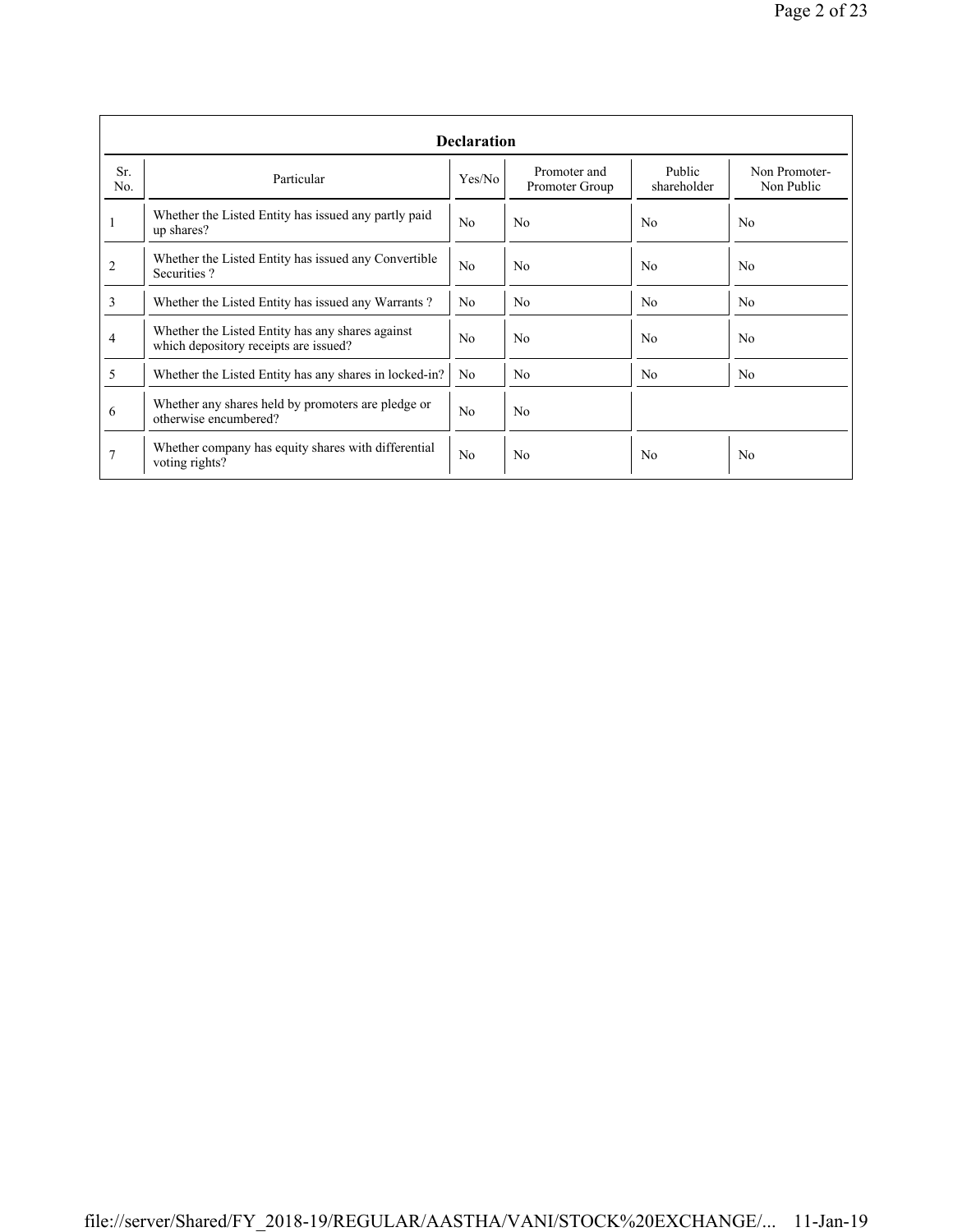|                 | Table I - Summary Statement holding of specified securities |                                  |                        |                                 |                                    |                                                           |                                                      |                                                                  |               |         |                                   |  |  |
|-----------------|-------------------------------------------------------------|----------------------------------|------------------------|---------------------------------|------------------------------------|-----------------------------------------------------------|------------------------------------------------------|------------------------------------------------------------------|---------------|---------|-----------------------------------|--|--|
| Category<br>(1) |                                                             | Nos. Of<br>shareholders<br>(III) | No. of<br>fully        | No.<br>Of<br>Partly             | No. Of                             | Total<br>nos.                                             | Shareholding<br>as a % of<br>total no. of            | Number of Voting Rights held in each<br>class of securities (IX) |               |         |                                   |  |  |
|                 | Category<br>of<br>shareholder                               |                                  | paid up<br>equity      | paid-<br>up                     | shares<br>underlying<br>Depository | shares<br>held<br>$(VII) =$<br>$(IV)+$<br>$(V)$ +<br>(VI) | shares<br>(calculated as                             | No of Voting (XIV) Rights                                        |               |         |                                   |  |  |
|                 | (II)                                                        |                                  | shares<br>held<br>(IV) | equity<br>shares<br>held<br>(V) | Receipts<br>(VI)                   |                                                           | per SCRR,<br>1957) (VIII)<br>As a % of<br>$(A+B+C2)$ | Class<br>eg: $X$                                                 | Class<br>eg:y | Total   | Total as a<br>$%$ of<br>$(A+B+C)$ |  |  |
| (A)             | Promoter<br>&<br>Promoter<br>Group                          | $\overline{7}$                   | 235100                 |                                 |                                    | 235100                                                    | 5.71                                                 | 235100                                                           |               | 235100  | 5.71                              |  |  |
| (B)             | Public                                                      | 930                              | 3884700                |                                 |                                    | 3884700                                                   | 94.29                                                | 3884700                                                          |               | 3884700 | 94.29                             |  |  |
| (C)             | Non<br>Promoter-<br>Non Public                              |                                  |                        |                                 |                                    |                                                           |                                                      |                                                                  |               |         |                                   |  |  |
| (C1)            | <b>Shares</b><br>underlying<br><b>DRs</b>                   |                                  |                        |                                 |                                    |                                                           |                                                      |                                                                  |               |         |                                   |  |  |
| (C2)            | Shares held<br>by<br>Employee<br>Trusts                     |                                  |                        |                                 |                                    |                                                           |                                                      |                                                                  |               |         |                                   |  |  |
|                 | Total                                                       | 937                              | 4119800                |                                 |                                    | 4119800                                                   | 100                                                  | 4119800                                                          |               | 4119800 | 100                               |  |  |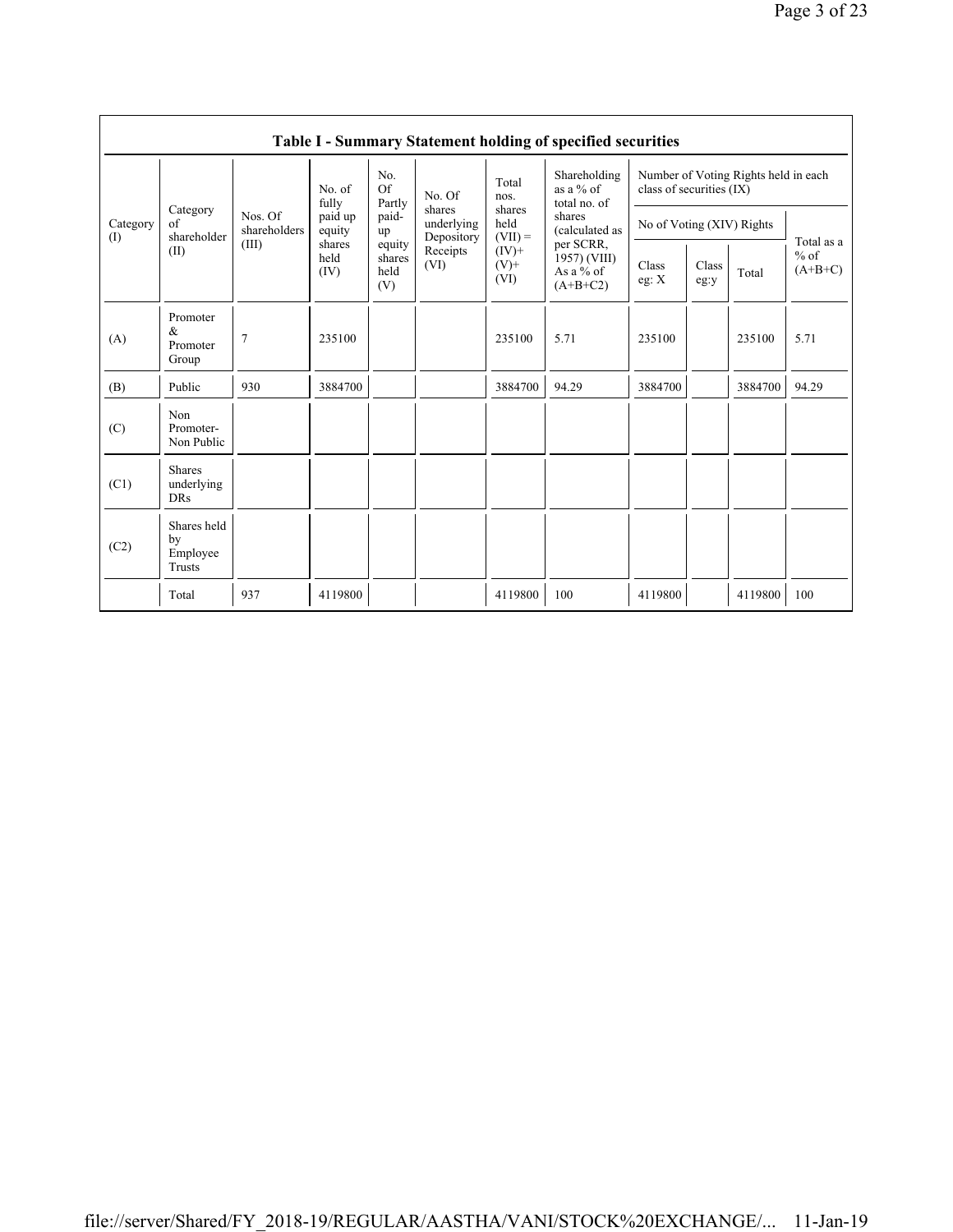|                   |                                           |                                                                                                     |                                       |                                                                                                                        | Table I - Summary Statement holding of specified securities                                     |            |                                                         |                         |                                                         |                                       |
|-------------------|-------------------------------------------|-----------------------------------------------------------------------------------------------------|---------------------------------------|------------------------------------------------------------------------------------------------------------------------|-------------------------------------------------------------------------------------------------|------------|---------------------------------------------------------|-------------------------|---------------------------------------------------------|---------------------------------------|
| Category<br>$($ I | Category<br>of<br>shareholder<br>(II)     | No. Of<br><b>Shares</b><br>Underlying<br>Outstanding<br>convertible<br>securities<br>$(X_i)$<br>(X) | No. of<br><b>Shares</b><br>Underlying | No. Of<br><b>Shares</b><br>Underlying<br>Outstanding<br>convertible<br>securities<br>and No. Of<br>Warrants<br>(Xi)(a) | Shareholding,<br>as a $\%$<br>assuming full<br>conversion of<br>convertible<br>securities (as a |            | Number of<br>Locked in<br>shares (XII)                  | <b>Shares</b><br>(XIII) | Number of<br>pledged or<br>otherwise<br>encumbered      | Number of<br>equity shares<br>held in |
|                   |                                           |                                                                                                     | Outstanding<br>Warrants               |                                                                                                                        | percentage of<br>diluted share<br>capital) (XI)=<br>$(VII)+(X)$ As a<br>$%$ of<br>$(A+B+C2)$    | No.<br>(a) | As a<br>$%$ of<br>total<br><b>Shares</b><br>held<br>(b) | No.<br>(a)              | As a<br>$%$ of<br>total<br><b>Shares</b><br>held<br>(b) | dematerialized<br>form $(XIV)$        |
| (A)               | Promoter<br>$\alpha$<br>Promoter<br>Group |                                                                                                     |                                       |                                                                                                                        | 5.71                                                                                            |            |                                                         |                         |                                                         | 235100                                |
| (B)               | Public                                    |                                                                                                     |                                       |                                                                                                                        | 94.29                                                                                           |            |                                                         |                         |                                                         | 2464500                               |
| (C)               | Non<br>Promoter-<br>Non Public            |                                                                                                     |                                       |                                                                                                                        |                                                                                                 |            |                                                         |                         |                                                         |                                       |
| (C1)              | <b>Shares</b><br>underlying<br><b>DRs</b> |                                                                                                     |                                       |                                                                                                                        |                                                                                                 |            |                                                         |                         |                                                         |                                       |
| (C2)              | Shares held<br>by<br>Employee<br>Trusts   |                                                                                                     |                                       |                                                                                                                        |                                                                                                 |            |                                                         |                         |                                                         |                                       |
|                   | Total                                     |                                                                                                     |                                       |                                                                                                                        | 100                                                                                             |            |                                                         |                         |                                                         | 2699600                               |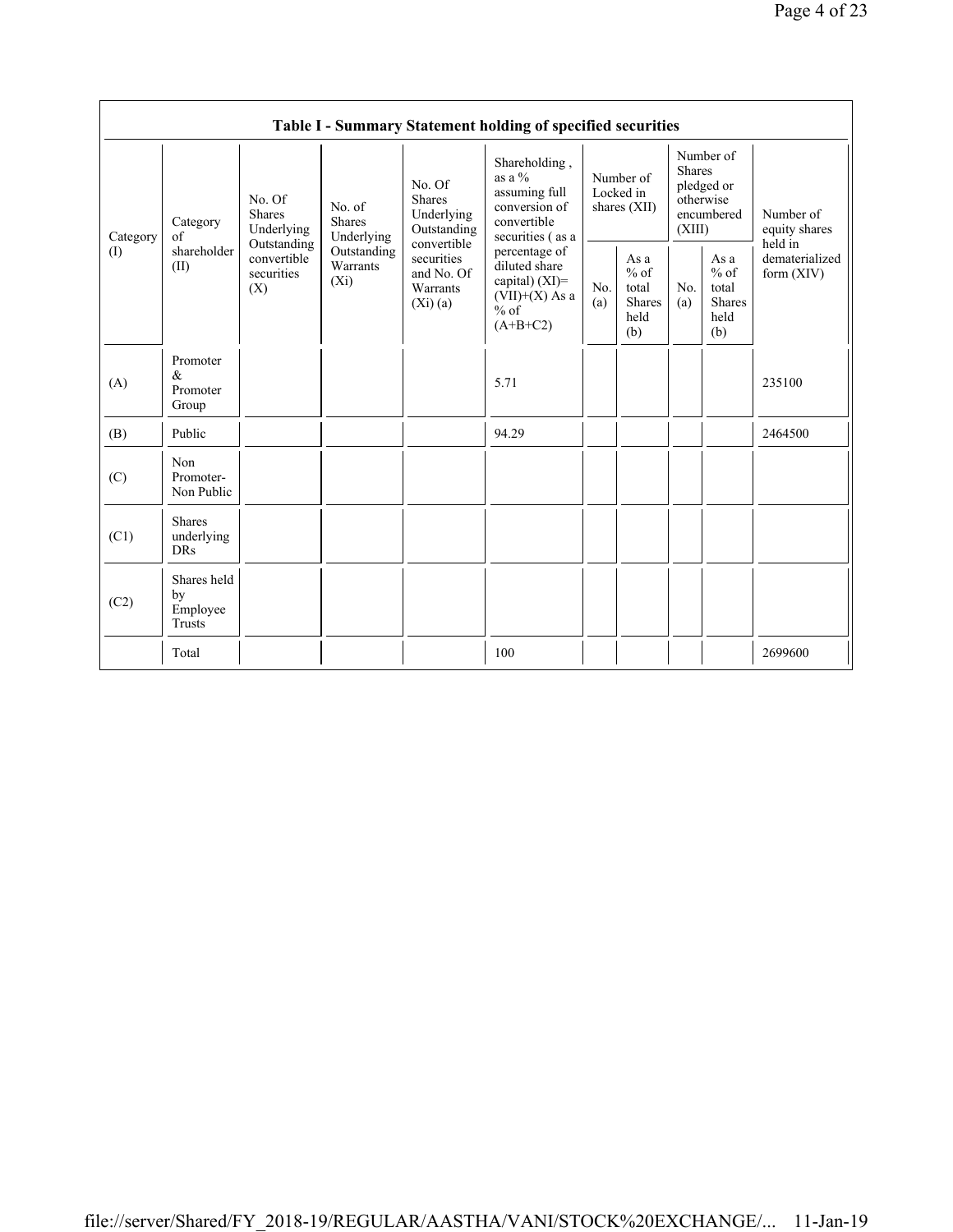|                                                                                                | Table II - Statement showing shareholding pattern of the Promoter and Promoter Group                                |                         |                            |                                 |                                    |                             |                                                  |                                                                  |               |         |                                 |  |  |
|------------------------------------------------------------------------------------------------|---------------------------------------------------------------------------------------------------------------------|-------------------------|----------------------------|---------------------------------|------------------------------------|-----------------------------|--------------------------------------------------|------------------------------------------------------------------|---------------|---------|---------------------------------|--|--|
|                                                                                                |                                                                                                                     |                         | No. of                     | No.<br>Of<br>Partly             | No. Of                             | Total<br>nos.               | Shareholding<br>as a % of<br>total no. of        | Number of Voting Rights held in<br>each class of securities (IX) |               |         |                                 |  |  |
| Sr.                                                                                            | Category $\&$<br>Name of the                                                                                        | Nos. Of<br>shareholders | fully<br>paid up<br>equity | paid-<br>up                     | shares<br>underlying<br>Depository | shares<br>held<br>$(VII) =$ | shares<br>(calculated<br>as per                  | No of Voting (XIV) Rights                                        |               |         | Total<br>as a %                 |  |  |
|                                                                                                | Shareholders (I)                                                                                                    | (III)                   | shares<br>held (IV)        | equity<br>shares<br>held<br>(V) | Receipts<br>(VI)                   | $(IV)+$<br>$(V)$ +<br>(VI)  | SCRR,<br>1957) (VIII)<br>As a % of<br>$(A+B+C2)$ | Class eg:<br>$\mathbf X$                                         | Class<br>eg:y | Total   | of<br>Total<br>Voting<br>rights |  |  |
| A                                                                                              | Table II - Statement showing shareholding pattern of the Promoter and Promoter Group                                |                         |                            |                                 |                                    |                             |                                                  |                                                                  |               |         |                                 |  |  |
| (1)                                                                                            | Indian                                                                                                              |                         |                            |                                 |                                    |                             |                                                  |                                                                  |               |         |                                 |  |  |
| (a)                                                                                            | Individuals/Hindu<br>undivided Family                                                                               | $\tau$                  | 235100                     |                                 |                                    | 235100                      | 5.71                                             | 235100                                                           |               | 235100  | 5.71                            |  |  |
| Sub-Total<br>(A)(1)                                                                            |                                                                                                                     | 7                       | 235100                     |                                 |                                    | 235100                      | 5.71                                             | 235100                                                           |               | 235100  | 5.71                            |  |  |
| (2)                                                                                            | Foreign                                                                                                             |                         |                            |                                 |                                    |                             |                                                  |                                                                  |               |         |                                 |  |  |
| Total<br>Shareholding<br>of Promoter<br>and<br>Promoter<br>Group $(A)=$<br>$(A)(1)+(A)$<br>(2) |                                                                                                                     | 7                       | 235100                     |                                 |                                    | 235100                      | 5.71                                             | 235100                                                           |               | 235100  | 5.71                            |  |  |
| $\, {\bf B}$                                                                                   | Table III - Statement showing shareholding pattern of the Public shareholder                                        |                         |                            |                                 |                                    |                             |                                                  |                                                                  |               |         |                                 |  |  |
| (1)                                                                                            | Institutions                                                                                                        |                         |                            |                                 |                                    |                             |                                                  |                                                                  |               |         |                                 |  |  |
| (3)                                                                                            | Non-institutions                                                                                                    |                         |                            |                                 |                                    |                             |                                                  |                                                                  |               |         |                                 |  |  |
| (a(i))                                                                                         | Individuals -<br>i.Individual<br>shareholders<br>holding nominal<br>share capital up<br>to Rs. 2 lakhs.             | 874                     | 657643                     |                                 |                                    | 657643                      | 15.96                                            | 657643                                                           |               | 657643  | 15.96                           |  |  |
| (a(ii))                                                                                        | Individuals - ii.<br>Individual<br>shareholders<br>holding nominal<br>share capital in<br>excess of Rs. 2<br>lakhs. | 30                      | 1985108                    |                                 |                                    | 1985108                     | 48.18                                            | 1985108                                                          |               | 1985108 | 48.18                           |  |  |
| (e)                                                                                            | Any Other<br>(specify)                                                                                              | 26                      | 1241949                    |                                 |                                    | 1241949                     | 30.15                                            | 1241949                                                          |               | 1241949 | 30.15                           |  |  |
| Sub-Total<br>(B)(3)                                                                            |                                                                                                                     | 930                     | 3884700                    |                                 |                                    | 3884700                     | 94.29                                            | 3884700                                                          |               | 3884700 | 94.29                           |  |  |
| <b>Total Public</b><br>Shareholding<br>$(B)= (B)(1) +$<br>$(B)(2)+(B)$<br>(3)                  |                                                                                                                     | 930                     | 3884700                    |                                 |                                    | 3884700                     | 94.29                                            | 3884700                                                          |               | 3884700 | 94.29                           |  |  |
| ${\bf C}$                                                                                      | Table IV - Statement showing shareholding pattern of the Non Promoter- Non Public shareholder                       |                         |                            |                                 |                                    |                             |                                                  |                                                                  |               |         |                                 |  |  |
| Total<br>$(A+B+C2)$                                                                            |                                                                                                                     | 937                     | 4119800                    |                                 |                                    | 4119800                     | 100                                              | 4119800                                                          |               | 4119800 | 100                             |  |  |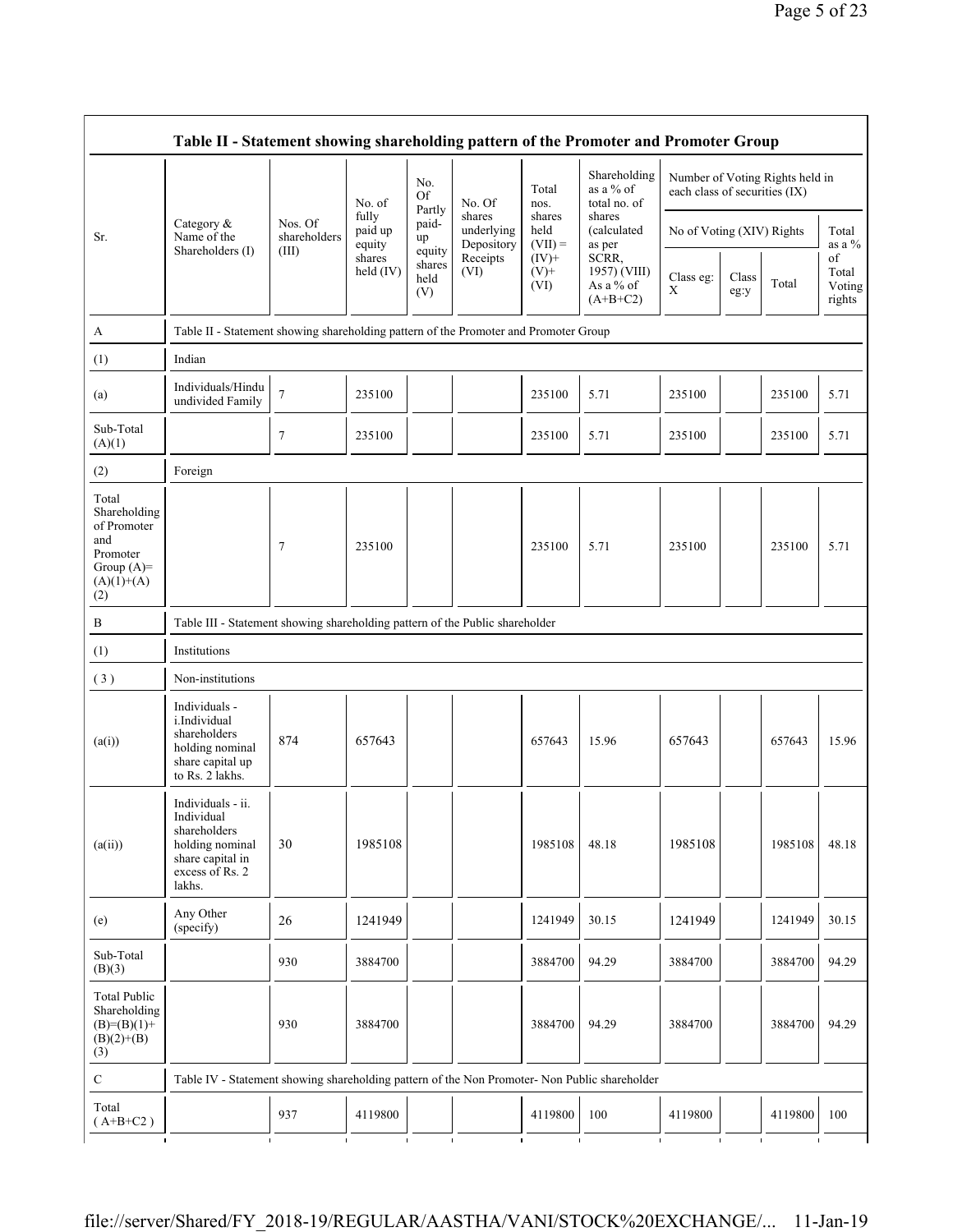| Total<br>$A+{\bf p}+C$ | 02 <sup>7</sup> | 119800<br>T11 |  |  | 10000<br><b>9800</b><br>∸ | 100 | 4119800 |  | 4119800<br>$\leftarrow$<br>T 1 1 | 100 |
|------------------------|-----------------|---------------|--|--|---------------------------|-----|---------|--|----------------------------------|-----|
|------------------------|-----------------|---------------|--|--|---------------------------|-----|---------|--|----------------------------------|-----|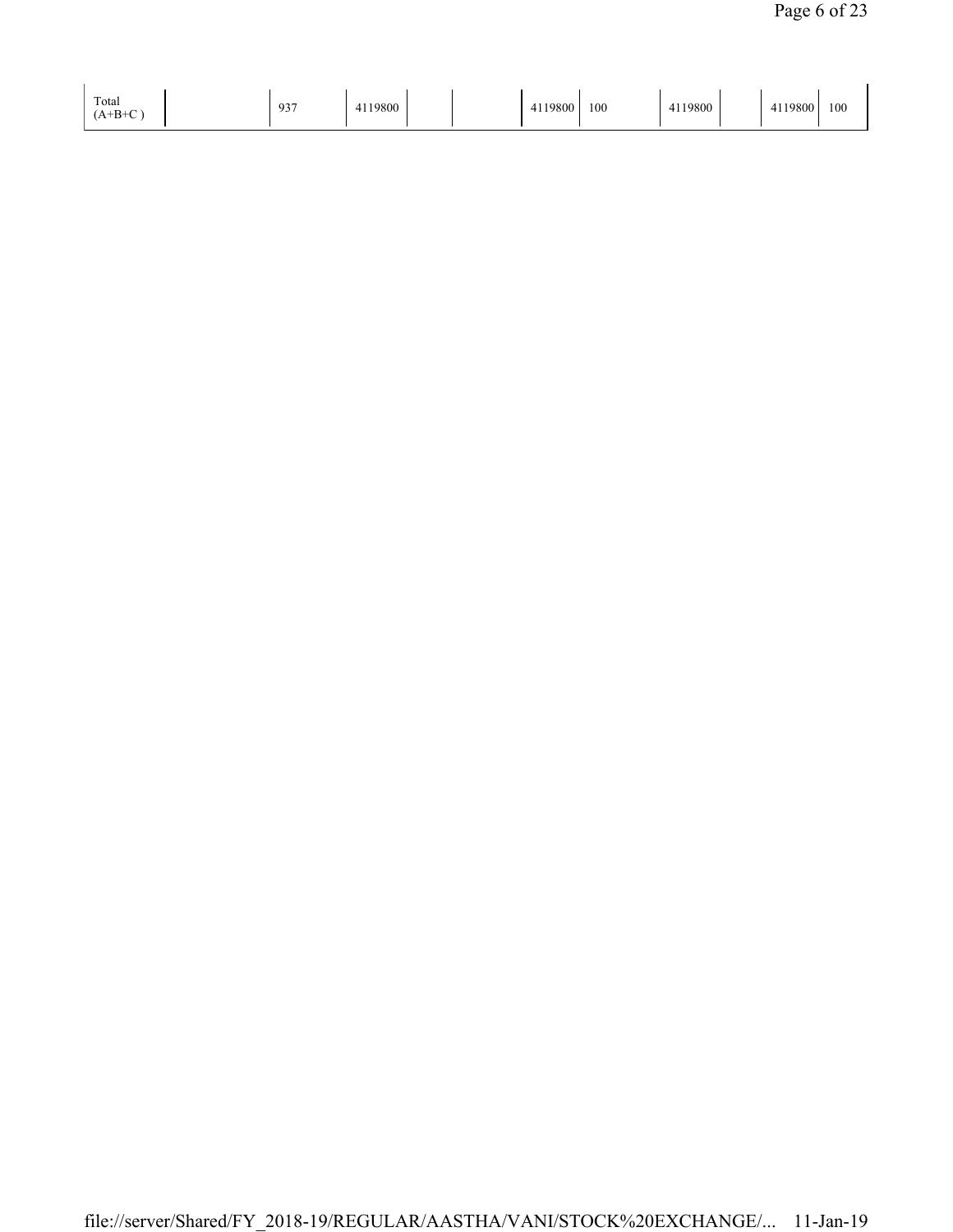| Table II - Statement showing shareholding pattern of the Promoter and Promoter Group    |                                                                                  |                                                                                      |                                                           |                                                                                               |            |                                                       |                         |                                                       |                                                         |  |  |
|-----------------------------------------------------------------------------------------|----------------------------------------------------------------------------------|--------------------------------------------------------------------------------------|-----------------------------------------------------------|-----------------------------------------------------------------------------------------------|------------|-------------------------------------------------------|-------------------------|-------------------------------------------------------|---------------------------------------------------------|--|--|
| Sr.                                                                                     | No. Of<br>Shares<br>Underlying<br>Outstanding<br>convertible<br>securities $(X)$ | No. of<br><b>Shares</b><br>Underlying                                                | No. Of Shares<br>Underlying<br>Outstanding<br>convertible | Shareholding, as<br>a % assuming full<br>conversion of<br>convertible<br>securities (as a     |            | Number of<br>Locked in<br>shares (XII)                | <b>Shares</b><br>(XIII) | Number of<br>pledged or<br>otherwise<br>encumbered    | Number of<br>equity shares<br>held in<br>dematerialized |  |  |
|                                                                                         |                                                                                  | Outstanding<br>Warrants<br>$(X_i)$                                                   | securities and<br>No. Of<br>Warrants (Xi)<br>(a)          | percentage of<br>diluted share<br>capital) $(XI)$ =<br>$(VII)+(X)$ As a %<br>of $(A+B+C2)$    | No.<br>(a) | As a $\%$<br>of total<br><b>Shares</b><br>held<br>(b) | No.<br>(a)              | As a $\%$<br>of total<br><b>Shares</b><br>held<br>(b) | form (XIV)                                              |  |  |
| A                                                                                       |                                                                                  | Table II - Statement showing shareholding pattern of the Promoter and Promoter Group |                                                           |                                                                                               |            |                                                       |                         |                                                       |                                                         |  |  |
| (1)                                                                                     | Indian                                                                           |                                                                                      |                                                           |                                                                                               |            |                                                       |                         |                                                       |                                                         |  |  |
| (a)                                                                                     |                                                                                  |                                                                                      |                                                           | 5.71                                                                                          |            |                                                       |                         |                                                       | 235100                                                  |  |  |
| Sub-Total (A)<br>(1)                                                                    |                                                                                  |                                                                                      |                                                           | 5.71                                                                                          |            |                                                       |                         |                                                       | 235100                                                  |  |  |
| (2)                                                                                     | Foreign                                                                          |                                                                                      |                                                           |                                                                                               |            |                                                       |                         |                                                       |                                                         |  |  |
| Total<br>Shareholding<br>of Promoter<br>and Promoter<br>Group $(A)=$<br>$(A)(1)+(A)(2)$ |                                                                                  |                                                                                      |                                                           | 5.71                                                                                          |            |                                                       |                         |                                                       | 235100                                                  |  |  |
| B                                                                                       |                                                                                  |                                                                                      |                                                           | Table III - Statement showing shareholding pattern of the Public shareholder                  |            |                                                       |                         |                                                       |                                                         |  |  |
| (1)                                                                                     | Institutions                                                                     |                                                                                      |                                                           |                                                                                               |            |                                                       |                         |                                                       |                                                         |  |  |
| (3)                                                                                     | Non-institutions                                                                 |                                                                                      |                                                           |                                                                                               |            |                                                       |                         |                                                       |                                                         |  |  |
| (a(i))                                                                                  |                                                                                  |                                                                                      |                                                           | 15.96                                                                                         |            |                                                       |                         |                                                       | 310473                                                  |  |  |
| (a(ii))                                                                                 |                                                                                  |                                                                                      |                                                           | 48.18                                                                                         |            |                                                       |                         |                                                       | 927078                                                  |  |  |
| (e)                                                                                     |                                                                                  |                                                                                      |                                                           | 30.15                                                                                         |            |                                                       |                         |                                                       | 1226949                                                 |  |  |
| Sub-Total (B)<br>(3)                                                                    |                                                                                  |                                                                                      |                                                           | 94.29                                                                                         |            |                                                       |                         |                                                       | 2464500                                                 |  |  |
| <b>Total Public</b><br>Shareholding<br>$(B)= (B)(1) +$<br>$(B)(2)+(B)(3)$               |                                                                                  |                                                                                      |                                                           | 94.29                                                                                         |            |                                                       |                         |                                                       | 2464500                                                 |  |  |
| $\mathbf C$                                                                             |                                                                                  |                                                                                      |                                                           | Table IV - Statement showing shareholding pattern of the Non Promoter- Non Public shareholder |            |                                                       |                         |                                                       |                                                         |  |  |
| Total<br>$(A+B+C2)$                                                                     |                                                                                  |                                                                                      |                                                           | 100                                                                                           |            |                                                       |                         |                                                       | 2699600                                                 |  |  |
| Total<br>$(A+B+C)$                                                                      |                                                                                  |                                                                                      |                                                           | 100                                                                                           |            |                                                       |                         |                                                       | 2699600                                                 |  |  |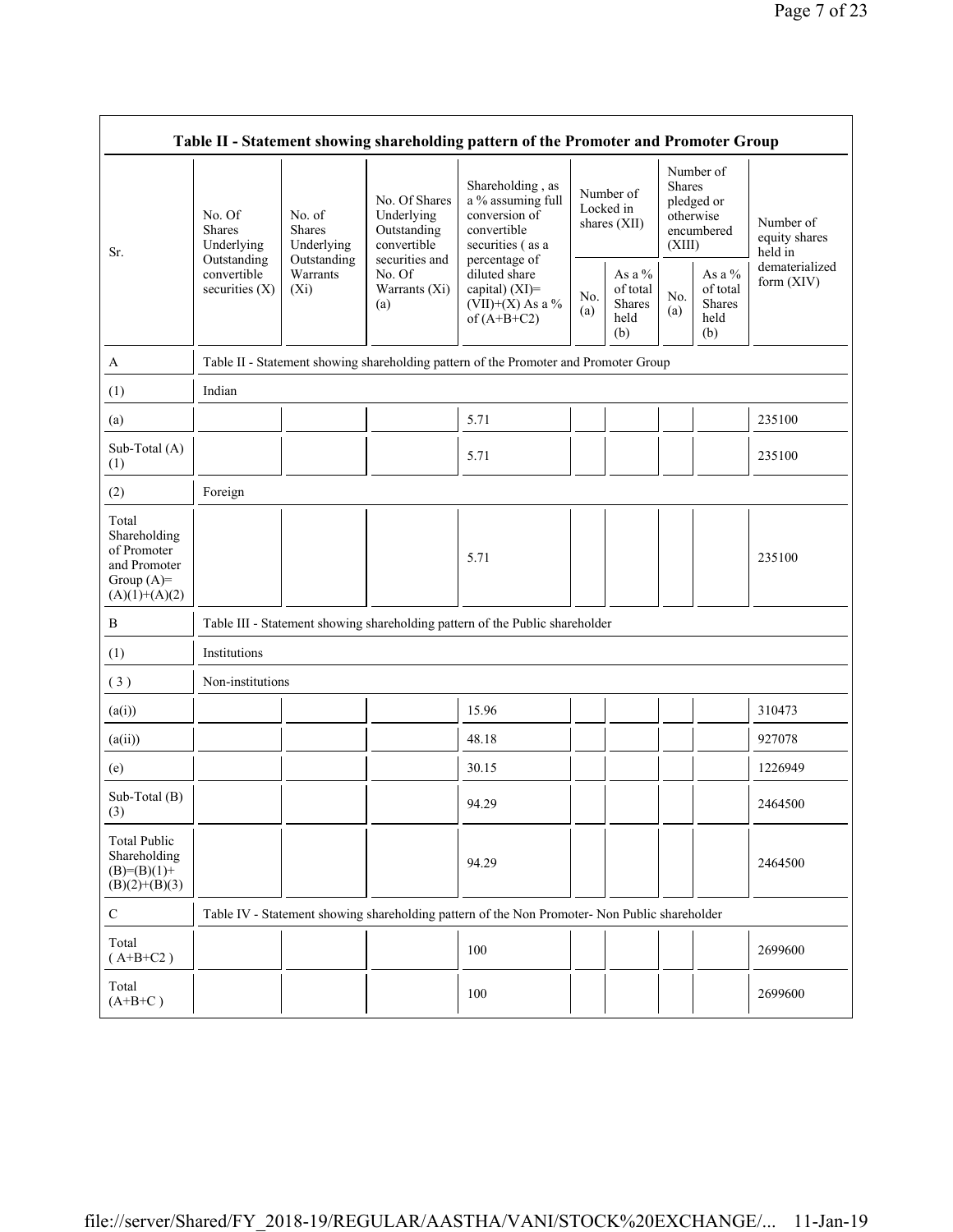|                                                                                                                            |                       |                                                               | Individuals/Hindu undivided Family |                                 |                                |                                |                                |
|----------------------------------------------------------------------------------------------------------------------------|-----------------------|---------------------------------------------------------------|------------------------------------|---------------------------------|--------------------------------|--------------------------------|--------------------------------|
| Searial No.                                                                                                                | $\mathbf{1}$          | $\overline{c}$                                                | 3                                  | 4                               | 5                              | 6                              | $\boldsymbol{7}$               |
| Name of the<br>Shareholders (I)                                                                                            | O P<br><b>SUKHIJA</b> | <b>RAJ KANTA</b><br><b>SUKHIJA</b>                            | <b>GAURAV</b><br><b>SUKHIJA</b>    | <b>RASHMI</b><br><b>SUKHIJA</b> | <b>NEELAM</b><br><b>BHATIA</b> | <b>KOMAL</b><br><b>SUKHIJA</b> | <b>GAURAV</b><br><b>BHATIA</b> |
| PAN(II)                                                                                                                    | AXSPS8696P            | AAWPK6240L                                                    | ARDPS5567Q                         | BBFPS8321F                      | AFCPB0391Q                     | ALHPM7231R                     | AFZPB0749K                     |
| No. of fully paid<br>up equity shares<br>held $(IV)$                                                                       | 59400                 | 59200                                                         | 59000                              | 29000                           | 9800                           | 9500                           | 9200                           |
| No. Of Partly<br>paid-up equity<br>shares held $(V)$                                                                       |                       |                                                               |                                    |                                 |                                |                                |                                |
| No. Of shares<br>underlying<br>Depository<br>Receipts (VI)                                                                 |                       |                                                               |                                    |                                 |                                |                                |                                |
| Total nos. shares<br>held $(VII) = (IV)$<br>$+(V)+(VI)$                                                                    | 59400                 | 59200                                                         | 59000                              | 29000                           | 9800                           | 9500                           | 9200                           |
| Shareholding as<br>a % of total no.<br>of shares<br>(calculated as<br>per SCRR,<br>1957) (VIII) As<br>a % of<br>$(A+B+C2)$ | 1.44                  | 1.44                                                          | 1.43                               | 0.7                             | 0.24                           | 0.23                           | 0.22                           |
|                                                                                                                            |                       | Number of Voting Rights held in each class of securities (IX) |                                    |                                 |                                |                                |                                |
| Class eg:X                                                                                                                 | 59400                 | 59200                                                         | 59000                              | 29000                           | 9800                           | 9500                           | 9200                           |
| Class eg:y                                                                                                                 |                       |                                                               |                                    |                                 |                                |                                |                                |
| Total                                                                                                                      | 59400                 | 59200                                                         | 59000                              | 29000                           | 9800                           | 9500                           | 9200                           |
| Total as a % of<br><b>Total Voting</b><br>rights                                                                           | 1.44                  | 1.44                                                          | 1.43                               | 0.7                             | 0.24                           | 0.23                           | 0.22                           |
| No. Of Shares<br>Underlying<br>Outstanding<br>convertible<br>securities (X)                                                |                       |                                                               |                                    |                                 |                                |                                |                                |
| No. of Shares<br>Underlying<br>Outstanding<br>Warrants $(X_i)$                                                             |                       |                                                               |                                    |                                 |                                |                                |                                |
| No. Of Shares<br>Underlying<br>Outstanding<br>convertible<br>securities and<br>No. Of Warrants<br>$(X_i)(a)$               |                       |                                                               |                                    |                                 |                                |                                |                                |
| Shareholding,<br>as a % assuming<br>full conversion<br>of convertible<br>securities (as a                                  |                       |                                                               |                                    |                                 |                                |                                |                                |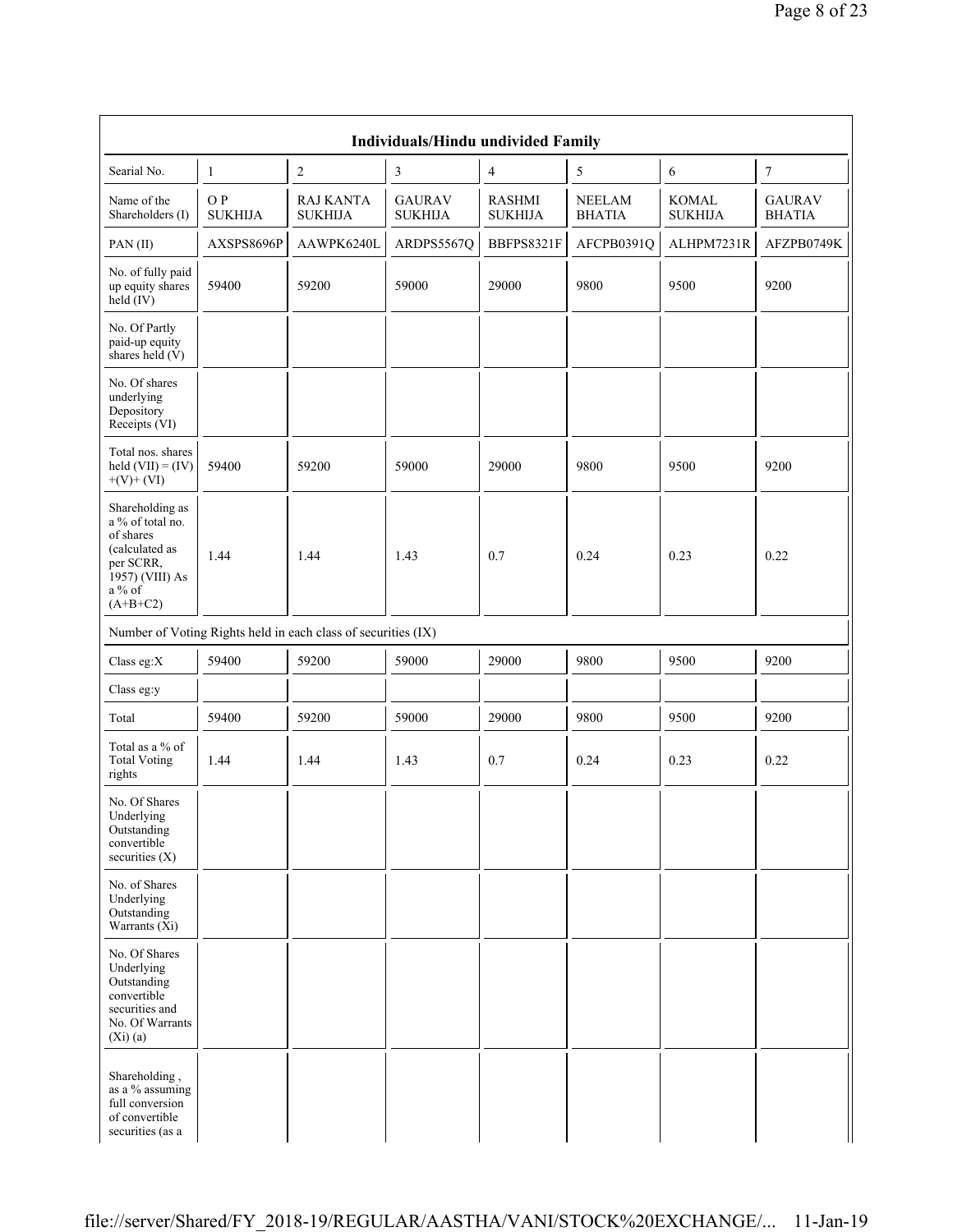| percentage of<br>diluted share<br>capital) $(XI)$ =<br>$(VII)+(Xi)(a) As$<br>$a\%$ of<br>$(A+B+C2)$ | 1.44     | 1.44     | 1.43     | 0.7      | 0.24     | 0.23     | 0.22     |  |  |  |  |
|-----------------------------------------------------------------------------------------------------|----------|----------|----------|----------|----------|----------|----------|--|--|--|--|
| Number of Locked in shares (XII)                                                                    |          |          |          |          |          |          |          |  |  |  |  |
| No. (a)                                                                                             |          |          |          |          |          |          |          |  |  |  |  |
| As a % of total<br>Shares held (b)                                                                  |          |          |          |          |          |          |          |  |  |  |  |
| Number of Shares pledged or otherwise encumbered (XIII)                                             |          |          |          |          |          |          |          |  |  |  |  |
| No. $(a)$                                                                                           |          |          |          |          |          |          |          |  |  |  |  |
| As a % of total<br>Shares held (b)                                                                  |          |          |          |          |          |          |          |  |  |  |  |
| Number of<br>equity shares<br>held in<br>dematerialized<br>form $(XIV)$                             | 59400    | 59200    | 59000    | 29000    | 9800     | 9500     | 9200     |  |  |  |  |
| Reason for not providing PAN                                                                        |          |          |          |          |          |          |          |  |  |  |  |
| Reason for not<br>providing PAN                                                                     |          |          |          |          |          |          |          |  |  |  |  |
| Shareholder type                                                                                    | Promoter | Promoter | Promoter | Promoter | Promoter | Promoter | Promoter |  |  |  |  |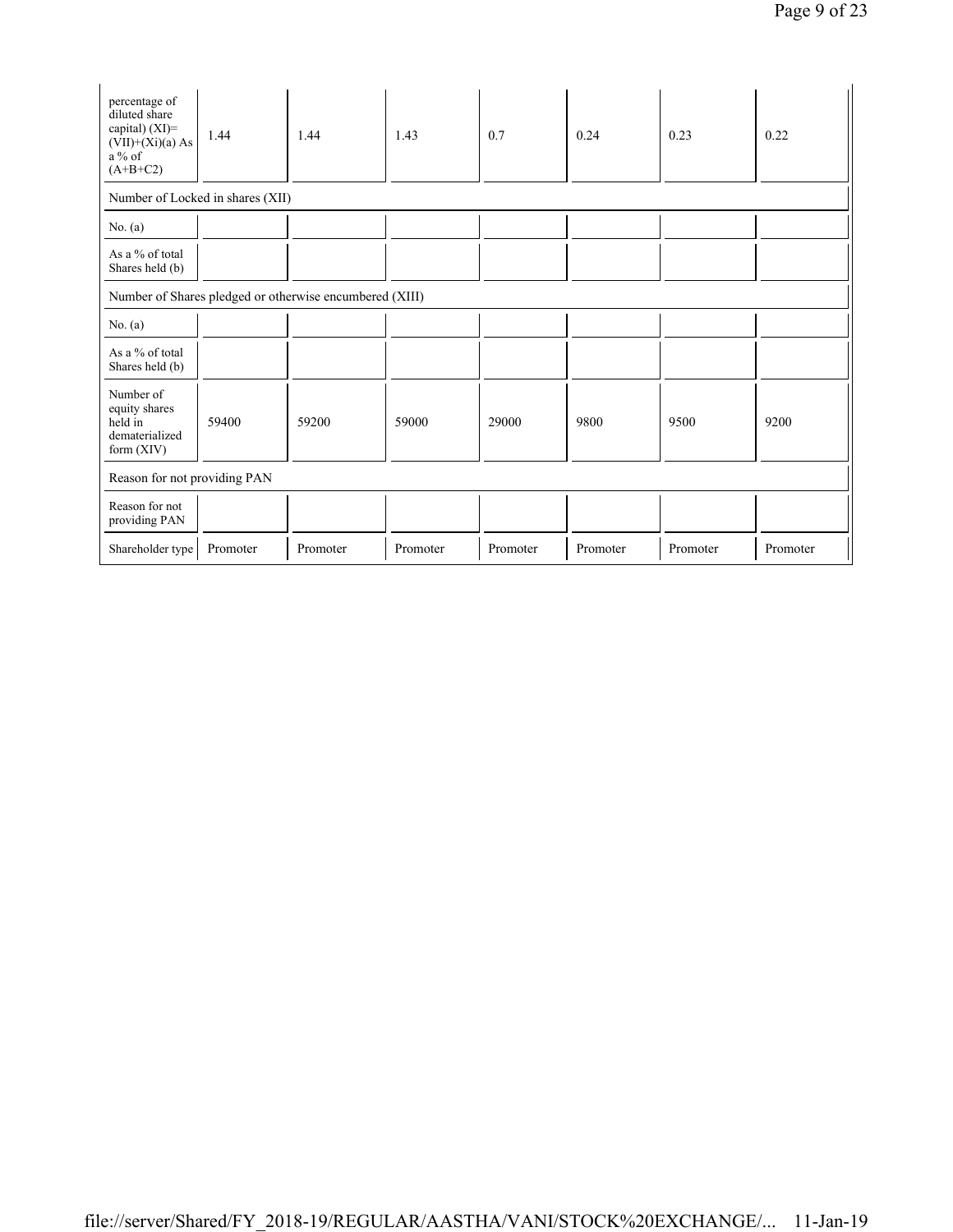|                                                                                                                                                                             | Individuals/Hindu undivided Family |  |  |  |  |  |  |  |
|-----------------------------------------------------------------------------------------------------------------------------------------------------------------------------|------------------------------------|--|--|--|--|--|--|--|
| Searial No.                                                                                                                                                                 |                                    |  |  |  |  |  |  |  |
| Name of the<br>Shareholders (I)                                                                                                                                             | Click here to go back              |  |  |  |  |  |  |  |
| PAN(II)                                                                                                                                                                     | Total                              |  |  |  |  |  |  |  |
| No. of fully paid<br>up equity shares<br>held $(IV)$                                                                                                                        | 235100                             |  |  |  |  |  |  |  |
| No. Of Partly paid-<br>up equity shares<br>$\text{held}(V)$                                                                                                                 |                                    |  |  |  |  |  |  |  |
| No. Of shares<br>underlying<br>Depository<br>Receipts (VI)                                                                                                                  |                                    |  |  |  |  |  |  |  |
| Total nos. shares<br>held $(VII) = (IV) +$<br>$(V)$ + $(VI)$                                                                                                                | 235100                             |  |  |  |  |  |  |  |
| Shareholding as a<br>% of total no. of<br>shares (calculated<br>as per SCRR,<br>1957) (VIII) As a<br>% of $(A+B+C2)$                                                        | 5.71                               |  |  |  |  |  |  |  |
| Number of Voting Rights held in each class of securities (IX)                                                                                                               |                                    |  |  |  |  |  |  |  |
| Class eg:X                                                                                                                                                                  | 235100                             |  |  |  |  |  |  |  |
| Class eg:y                                                                                                                                                                  |                                    |  |  |  |  |  |  |  |
| Total                                                                                                                                                                       | 235100                             |  |  |  |  |  |  |  |
| Total as a % of<br><b>Total Voting rights</b>                                                                                                                               | 5.71                               |  |  |  |  |  |  |  |
| No. Of Shares<br>Underlying<br>Outstanding<br>convertible<br>securities (X)                                                                                                 |                                    |  |  |  |  |  |  |  |
| No. of Shares<br>Underlying<br>Outstanding<br>Warrants (Xi)                                                                                                                 |                                    |  |  |  |  |  |  |  |
| No. Of Shares<br>Underlying<br>Outstanding<br>convertible<br>securities and No.<br>Of Warrants (Xi)<br>(a)                                                                  |                                    |  |  |  |  |  |  |  |
| Shareholding, as a<br>% assuming full<br>conversion of<br>convertible<br>securities (as a<br>percentage of<br>diluted share<br>capital) (XI)= (VII)<br>$+(Xi)(a)$ As a % of | 5.71                               |  |  |  |  |  |  |  |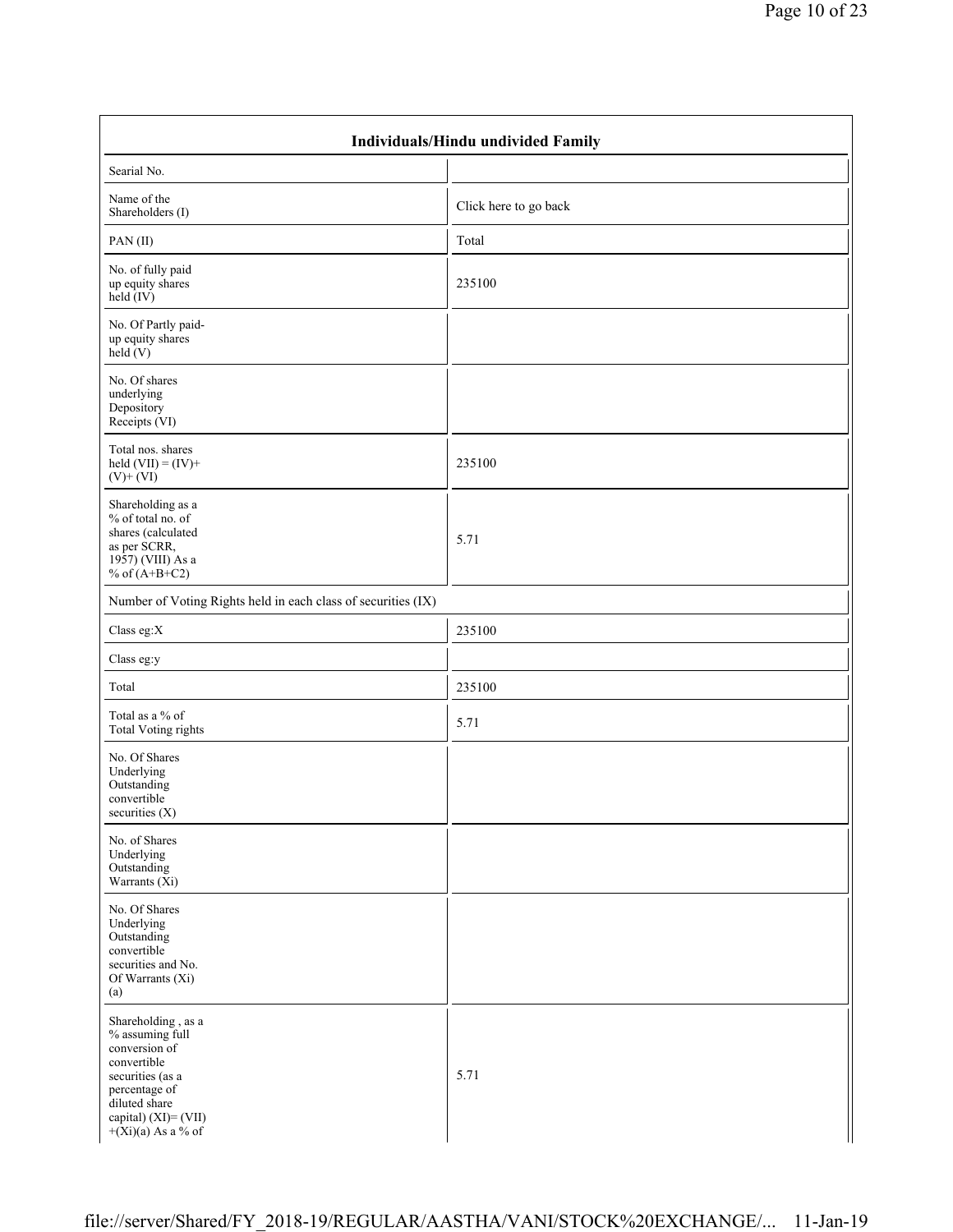| $(A+B+C2)$                                                           |        |
|----------------------------------------------------------------------|--------|
| Number of Locked in shares (XII)                                     |        |
| No. $(a)$                                                            |        |
| As a % of total<br>Shares held (b)                                   |        |
| Number of Shares pledged or otherwise encumbered (XIII)              |        |
| No. $(a)$                                                            |        |
| As a % of total<br>Shares held (b)                                   |        |
| Number of equity<br>shares held in<br>dematerialized<br>form $(XIV)$ | 235100 |
| Reason for not providing PAN                                         |        |
| Reason for not<br>providing PAN                                      |        |
| Shareholder type                                                     |        |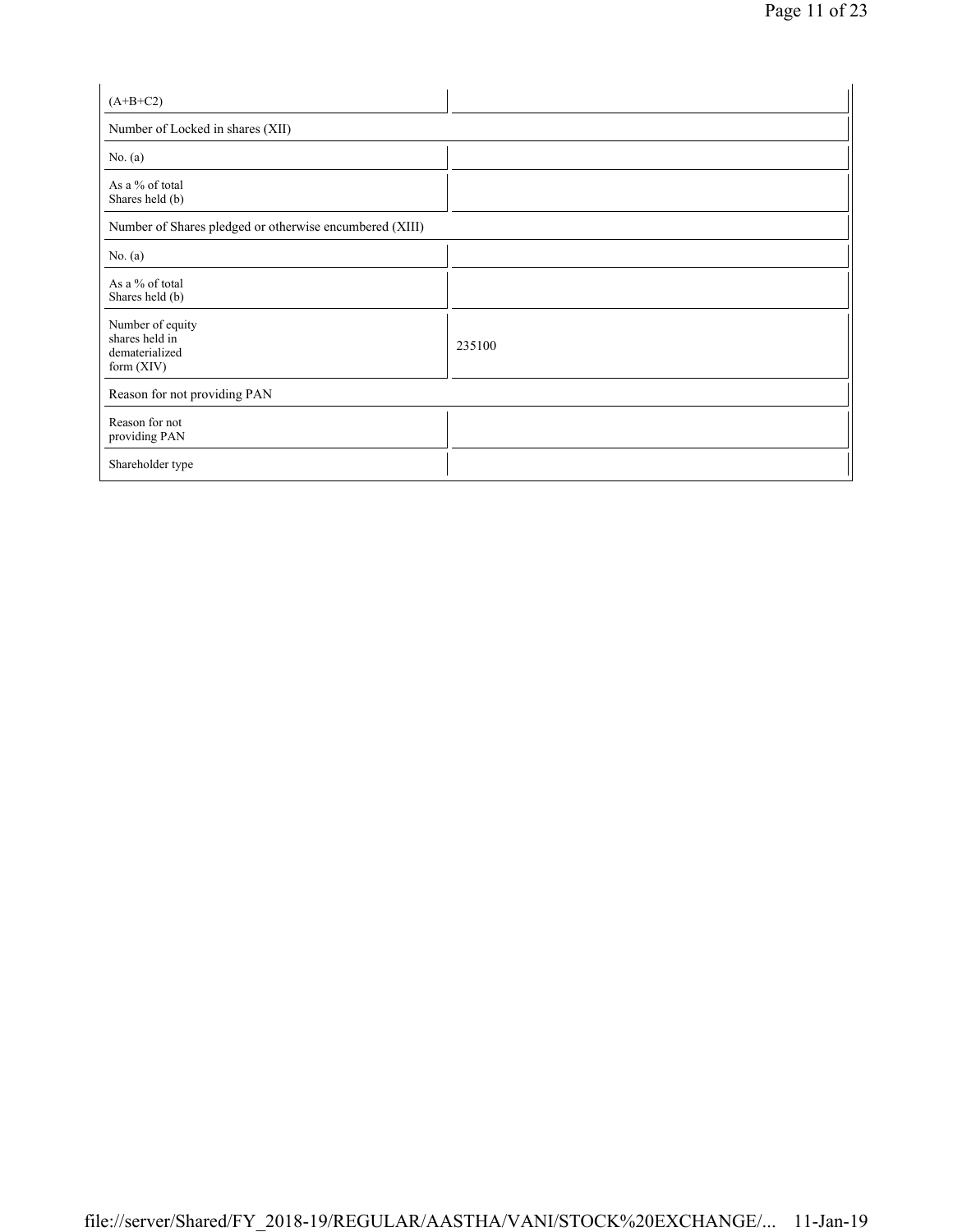|                                                                                                                               | Individuals - ii. Individual shareholders holding nominal share capital in excess of Rs. 2 lakhs. |                                                               |                                                  |                                |                                |                              |                                                |  |  |  |  |  |
|-------------------------------------------------------------------------------------------------------------------------------|---------------------------------------------------------------------------------------------------|---------------------------------------------------------------|--------------------------------------------------|--------------------------------|--------------------------------|------------------------------|------------------------------------------------|--|--|--|--|--|
| Searial No.                                                                                                                   | $\mathbf{1}$                                                                                      | $\overline{2}$                                                | 3                                                | $\overline{4}$                 | 5                              | 6                            | $\tau$                                         |  |  |  |  |  |
| Name of the<br>Shareholders (I)                                                                                               | <b>TARSEM</b><br><b>SINGH</b>                                                                     | <b>JITENDER</b><br><b>KUMAR</b>                               | <b>SUKHDEV</b><br><b>SINGH</b><br><b>DHILLON</b> | <b>PRADEEP</b><br><b>KUMAR</b> | <b>SANJEEV</b><br><b>KUMAR</b> | <b>VIJAY</b><br><b>KUMAR</b> | <b>HARDEEP</b><br><b>SINGH</b><br><b>WAHLA</b> |  |  |  |  |  |
| PAN(II)                                                                                                                       | BQXPS7016N                                                                                        | AQGPK9865P                                                    | ZZZZZ9999Z                                       | ZZZZZ9999Z                     | ZZZZZ9999Z                     | AQGPK9864N                   | AARPW7993D                                     |  |  |  |  |  |
| No. of fully paid<br>up equity shares<br>held (IV)                                                                            | 110000                                                                                            | 110000                                                        | 110000                                           | 110000                         | 110000                         | 100000                       | 100000                                         |  |  |  |  |  |
| No. Of Partly<br>paid-up equity<br>shares held (V)                                                                            |                                                                                                   |                                                               |                                                  |                                |                                |                              |                                                |  |  |  |  |  |
| No. Of shares<br>underlying<br>Depository<br>Receipts (VI)                                                                    |                                                                                                   |                                                               |                                                  |                                |                                |                              |                                                |  |  |  |  |  |
| Total nos.<br>shares held<br>$(VII) = (IV) +$<br>$(V)$ + $(VI)$                                                               | 110000                                                                                            | 110000                                                        | 110000                                           | 110000                         | 110000                         | 100000                       | 100000                                         |  |  |  |  |  |
| Shareholding as<br>a % of total no.<br>of shares<br>(calculated as<br>per SCRR,<br>1957) (VIII) As<br>a $\%$ of<br>$(A+B+C2)$ | 2.67                                                                                              | 2.67                                                          | 2.67                                             | 2.67                           | 2.67                           | 2.43                         | 2.43                                           |  |  |  |  |  |
|                                                                                                                               |                                                                                                   | Number of Voting Rights held in each class of securities (IX) |                                                  |                                |                                |                              |                                                |  |  |  |  |  |
| Class eg: X                                                                                                                   | 110000                                                                                            | 110000                                                        | 110000                                           | 110000                         | 110000                         | 100000                       | 100000                                         |  |  |  |  |  |
| Class eg:y                                                                                                                    |                                                                                                   |                                                               |                                                  |                                |                                |                              |                                                |  |  |  |  |  |
| Total                                                                                                                         | 110000                                                                                            | 110000                                                        | 110000                                           | 110000                         | 110000                         | 100000                       | 100000                                         |  |  |  |  |  |
| Total as a $\%$ of<br><b>Total Voting</b><br>rights                                                                           | 2.67                                                                                              | 2.67                                                          | 2.67                                             | 2.67                           | 2.67                           | 2.43                         | 2.43                                           |  |  |  |  |  |
| No. Of Shares<br>Underlying<br>Outstanding<br>convertible<br>securities $(X)$                                                 |                                                                                                   |                                                               |                                                  |                                |                                |                              |                                                |  |  |  |  |  |
| No. of Shares<br>Underlying<br>Outstanding<br>Warrants (Xi)                                                                   |                                                                                                   |                                                               |                                                  |                                |                                |                              |                                                |  |  |  |  |  |
| No. Of Shares<br>Underlying<br>Outstanding<br>convertible<br>securities and<br>No. Of Warrants<br>(Xi)(a)                     |                                                                                                   |                                                               |                                                  |                                |                                |                              |                                                |  |  |  |  |  |
| Shareholding,<br>as a % assuming<br>full conversion                                                                           |                                                                                                   |                                                               |                                                  |                                |                                |                              |                                                |  |  |  |  |  |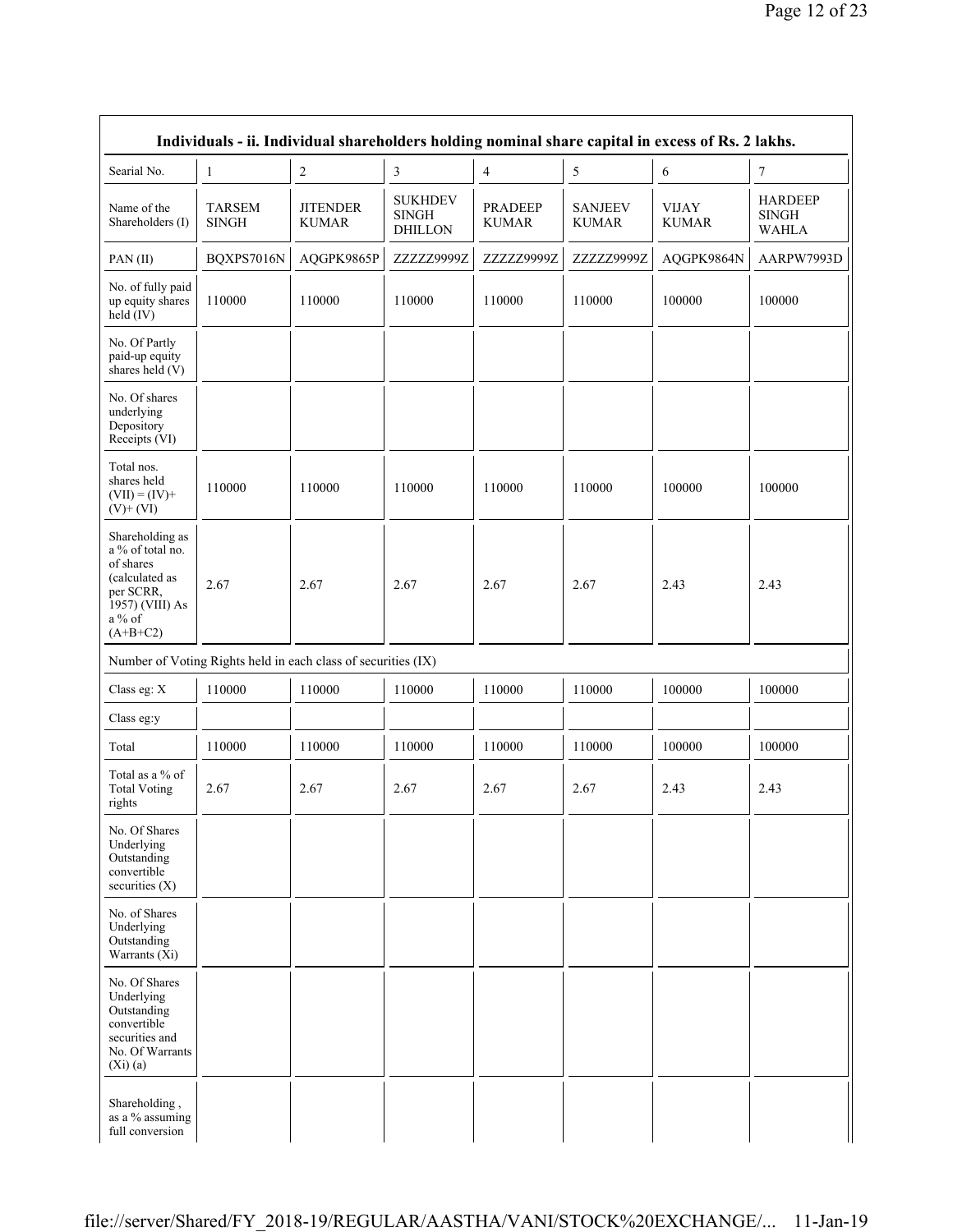| of convertible<br>securities (as a<br>percentage of<br>diluted share<br>capital) $(XI)=$<br>$(VII)+(X)$ As a<br>% of $(A+B+C2)$ | 2.67                             | 2.67   | 2.67                          | 2.67                          | 2.67                          | 2.43   | 2.43   |
|---------------------------------------------------------------------------------------------------------------------------------|----------------------------------|--------|-------------------------------|-------------------------------|-------------------------------|--------|--------|
|                                                                                                                                 | Number of Locked in shares (XII) |        |                               |                               |                               |        |        |
| No. $(a)$                                                                                                                       |                                  |        |                               |                               |                               |        |        |
| As a % of total<br>Shares held (b)                                                                                              |                                  |        |                               |                               |                               |        |        |
| Number of<br>equity shares<br>held in<br>dematerialized<br>form $(XIV)$                                                         | 110000                           | 110000 | $\mathbf{0}$                  | $\mathbf{0}$                  | $\mathbf{0}$                  | 100000 | 100000 |
| Reason for not providing PAN                                                                                                    |                                  |        |                               |                               |                               |        |        |
| Reason for not<br>providing PAN                                                                                                 |                                  |        | Textual<br>Information<br>(1) | Textual<br>Information<br>(2) | Textual<br>Information<br>(3) |        |        |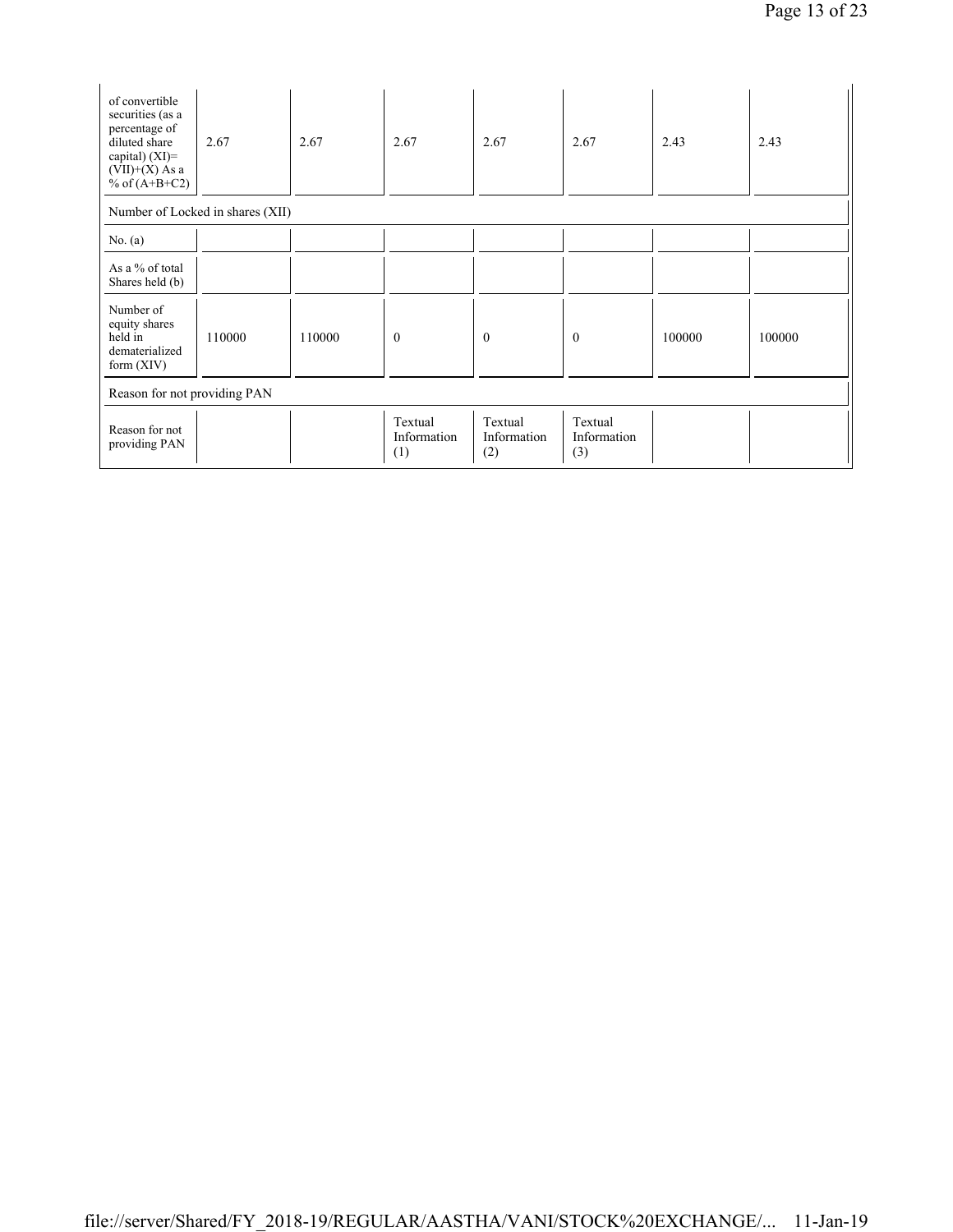| Individuals - ii. Individual shareholders holding nominal share capital in excess of Rs. 2 lakhs.                           |                                |                              |                                 |                               |                                |                                 |                                |  |
|-----------------------------------------------------------------------------------------------------------------------------|--------------------------------|------------------------------|---------------------------------|-------------------------------|--------------------------------|---------------------------------|--------------------------------|--|
| Searial No.                                                                                                                 | 8                              | 9                            | 10                              | 11                            | 12                             | 13                              | 14                             |  |
| Name of the<br>Shareholders (I)                                                                                             | <b>SURJEET</b><br><b>SINGH</b> | <b>BOHAR</b><br><b>SINGH</b> | <b>BALJINDER</b><br><b>KAUR</b> | <b>HARMEET</b><br><b>GHAI</b> | <b>KAMALJIT</b><br><b>GHAI</b> | <b>SATWANTI</b><br><b>BAJAJ</b> | <b>RADHEY</b><br><b>SHAYAM</b> |  |
| PAN(II)                                                                                                                     | ZZZZZ9999Z                     | ZZZZZ9999Z                   | ZZZZZ9999Z                      | AGOPG7932M                    | AGFPG1592E                     | AASPB4178Q                      | BNKPS7076J                     |  |
| No. of fully paid<br>up equity shares<br>held (IV)                                                                          | 100000                         | 100000                       | 100000                          | 76800                         | 76800                          | 76800                           | 52400                          |  |
| No. Of Partly<br>paid-up equity<br>shares held (V)                                                                          |                                |                              |                                 |                               |                                |                                 |                                |  |
| No. Of shares<br>underlying<br>Depository<br>Receipts (VI)                                                                  |                                |                              |                                 |                               |                                |                                 |                                |  |
| Total nos. shares<br>held $(VII) = (IV) +$<br>$(V)$ + $(VI)$                                                                | 100000                         | 100000                       | 100000                          | 76800                         | 76800                          | 76800                           | 52400                          |  |
| Shareholding as a<br>% of total no. of<br>shares (calculated<br>as per SCRR,<br>1957) (VIII) As a<br>% of $(A+B+C2)$        | 2.43                           | 2.43                         | 2.43                            | 1.86                          | 1.86                           | 1.86                            | 1.27                           |  |
| Number of Voting Rights held in each class of securities (IX)                                                               |                                |                              |                                 |                               |                                |                                 |                                |  |
| Class eg: X                                                                                                                 | 100000                         | 100000                       | 100000                          | 76800                         | 76800                          | 76800                           | 52400                          |  |
| Class eg:y                                                                                                                  |                                |                              |                                 |                               |                                |                                 |                                |  |
| Total                                                                                                                       | 100000                         | 100000                       | 100000                          | 76800                         | 76800                          | 76800                           | 52400                          |  |
| Total as a % of<br><b>Total Voting</b><br>rights                                                                            | 2.43                           | 2.43                         | 2.43                            | 1.86                          | 1.86                           | 1.86                            | 1.27                           |  |
| No. Of Shares<br>Underlying<br>Outstanding<br>convertible<br>securities $(X)$                                               |                                |                              |                                 |                               |                                |                                 |                                |  |
| No. of Shares<br>Underlying<br>Outstanding<br>Warrants (Xi)                                                                 |                                |                              |                                 |                               |                                |                                 |                                |  |
| No. Of Shares<br>Underlying<br>Outstanding<br>convertible<br>securities and No.<br>Of Warrants (Xi)<br>(a)                  |                                |                              |                                 |                               |                                |                                 |                                |  |
| Shareholding, as<br>a % assuming full<br>conversion of<br>convertible<br>securities (as a<br>percentage of<br>diluted share | 2.43                           | 2.43                         | 2.43                            | 1.86                          | 1.86                           | 1.86                            | 1.27                           |  |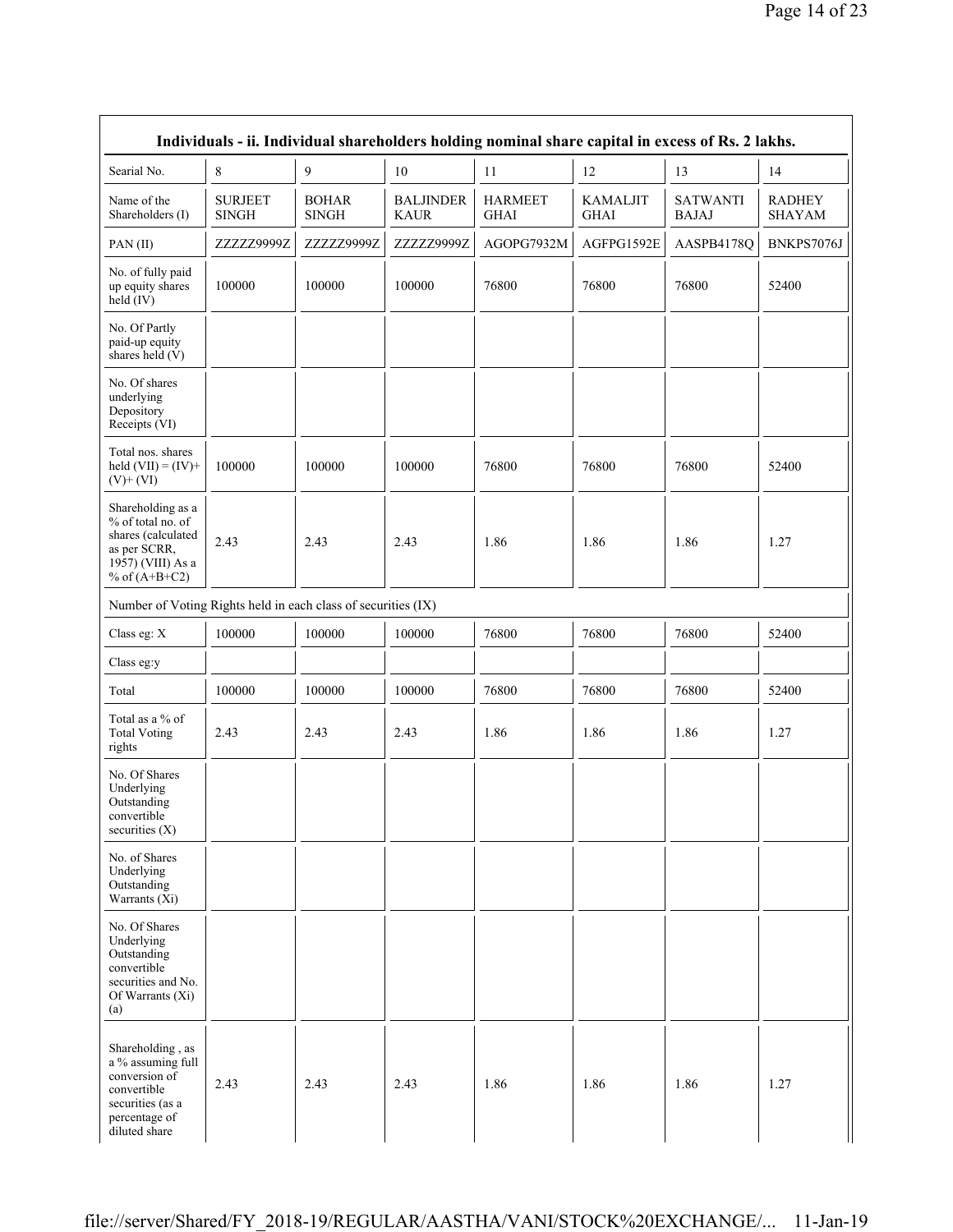| capital) $(XI)=$<br>$(VII)+(X)$ As a %<br>of $(A+B+C2)$              |                                            |                               |                               |              |              |       |          |  |
|----------------------------------------------------------------------|--------------------------------------------|-------------------------------|-------------------------------|--------------|--------------|-------|----------|--|
| Number of Locked in shares (XII)                                     |                                            |                               |                               |              |              |       |          |  |
| No. $(a)$                                                            |                                            |                               |                               |              |              |       |          |  |
| As a % of total<br>Shares held (b)                                   |                                            |                               |                               |              |              |       |          |  |
| Number of equity<br>shares held in<br>dematerialized<br>form $(XIV)$ | $\theta$                                   | $\mathbf{0}$                  | $\overline{0}$                | $\mathbf{0}$ | $\mathbf{0}$ | 76800 | $\theta$ |  |
| Reason for not providing PAN                                         |                                            |                               |                               |              |              |       |          |  |
| Reason for not<br>providing PAN                                      | Textual<br>Information<br>$\left(4\right)$ | Textual<br>Information<br>(5) | Textual<br>Information<br>(6) |              |              |       |          |  |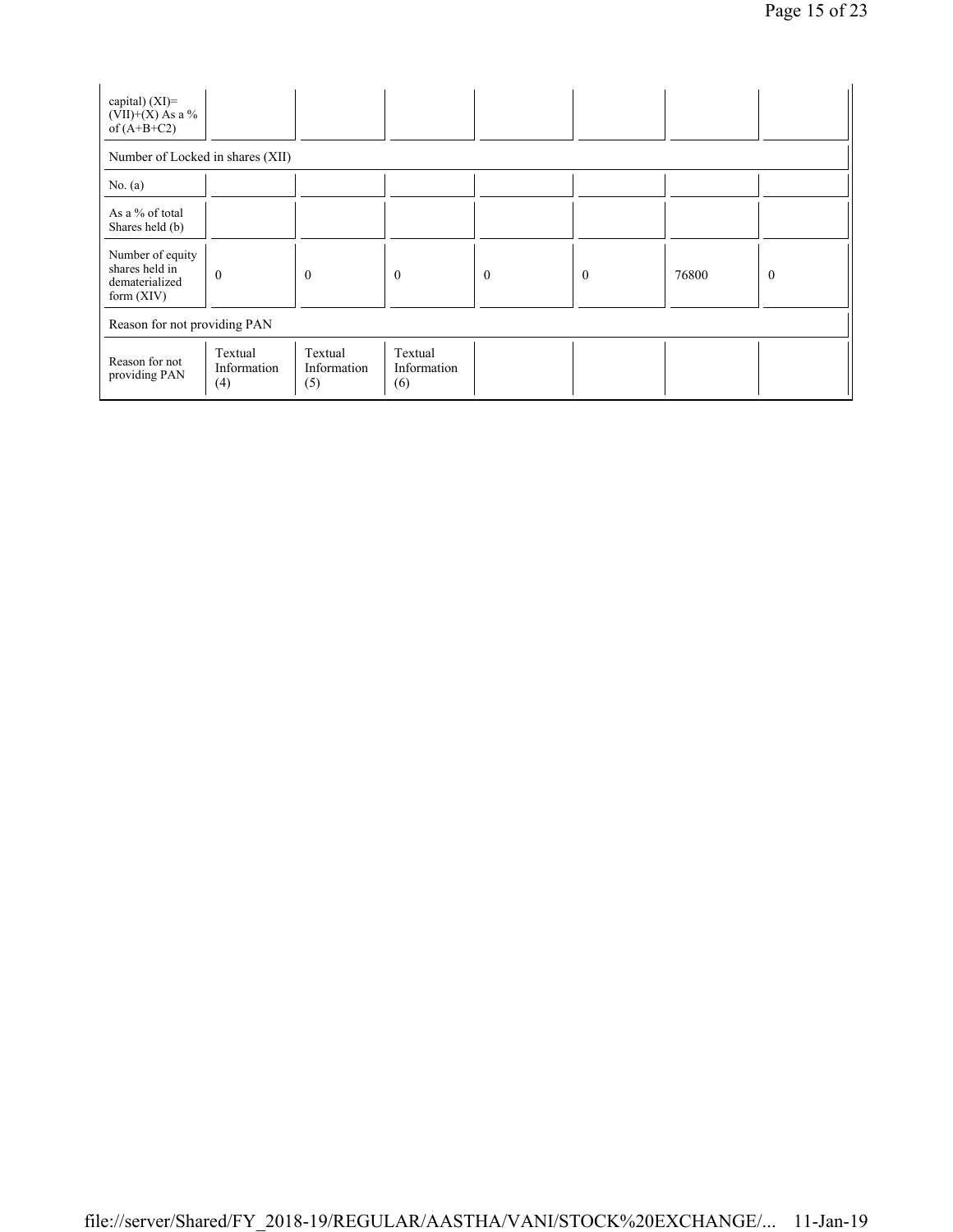| Individuals - ii. Individual shareholders holding nominal share capital in excess of Rs. 2 lakhs.                          |                                |                                                               |                        |                               |                               |                                |                                 |  |
|----------------------------------------------------------------------------------------------------------------------------|--------------------------------|---------------------------------------------------------------|------------------------|-------------------------------|-------------------------------|--------------------------------|---------------------------------|--|
| Searial No.                                                                                                                | 15                             | 16                                                            | 17                     | 18                            | 19                            | 20                             | 21                              |  |
| Name of the<br>Shareholders<br>(I)                                                                                         | <b>HERIKA</b><br><b>NARANG</b> | <b>GEETA</b><br><b>CHADHA</b>                                 | MANAN<br><b>NARANG</b> | <b>MANSI</b><br><b>NARANG</b> | <b>RAJIV</b><br><b>CHADHA</b> | <b>NAVEEN</b><br><b>NARANG</b> | <b>SUMITRA</b><br><b>NARANG</b> |  |
| PAN(II)                                                                                                                    | AHJPA5543N                     | AGGPC0379Q                                                    | ACJPN9853B             | ABTPN4637N                    | AAFPC2849C                    | AADPN0344D                     | AADPN0343E                      |  |
| No. of fully<br>paid up equity<br>shares held<br>(IV)                                                                      | 50000                          | 50000                                                         | 50000                  | 50000                         | 50000                         | 50000                          | 50000                           |  |
| No. Of Partly<br>paid-up equity<br>shares held (V)                                                                         |                                |                                                               |                        |                               |                               |                                |                                 |  |
| No. Of shares<br>underlying<br>Depository<br>Receipts (VI)                                                                 |                                |                                                               |                        |                               |                               |                                |                                 |  |
| Total nos.<br>shares held<br>$(VII) = (IV) +$<br>$(V)+(VI)$                                                                | 50000                          | 50000                                                         | 50000                  | 50000                         | 50000                         | 50000                          | 50000                           |  |
| Shareholding<br>as a % of total<br>no. of shares<br>(calculated as<br>per SCRR,<br>1957) (VIII) As<br>a % of<br>$(A+B+C2)$ | 1.21                           | 1.21                                                          | 1.21                   | 1.21                          | 1.21                          | 1.21                           | 1.21                            |  |
|                                                                                                                            |                                | Number of Voting Rights held in each class of securities (IX) |                        |                               |                               |                                |                                 |  |
| Class eg: X                                                                                                                | 50000                          | 50000                                                         | 50000                  | 50000                         | 50000                         | 50000                          | 50000                           |  |
| Class eg:y                                                                                                                 |                                |                                                               |                        |                               |                               |                                |                                 |  |
| Total                                                                                                                      | 50000                          | 50000                                                         | 50000                  | 50000                         | 50000                         | 50000                          | 50000                           |  |
| Total as a % of<br><b>Total Voting</b><br>rights                                                                           | 1.21                           | 1.21                                                          | 1.21                   | 1.21                          | 1.21                          | 1.21                           | 1.21                            |  |
| No. Of Shares<br>Underlying<br>Outstanding<br>convertible<br>securities $(X)$                                              |                                |                                                               |                        |                               |                               |                                |                                 |  |
| No. of Shares<br>Underlying<br>Outstanding<br>Warrants $(X_i)$                                                             |                                |                                                               |                        |                               |                               |                                |                                 |  |
| No. Of Shares<br>Underlying<br>Outstanding<br>convertible<br>securities and<br>No. Of<br>Warrants (Xi)<br>(a)              |                                |                                                               |                        |                               |                               |                                |                                 |  |
| Shareholding,                                                                                                              |                                |                                                               |                        |                               |                               |                                |                                 |  |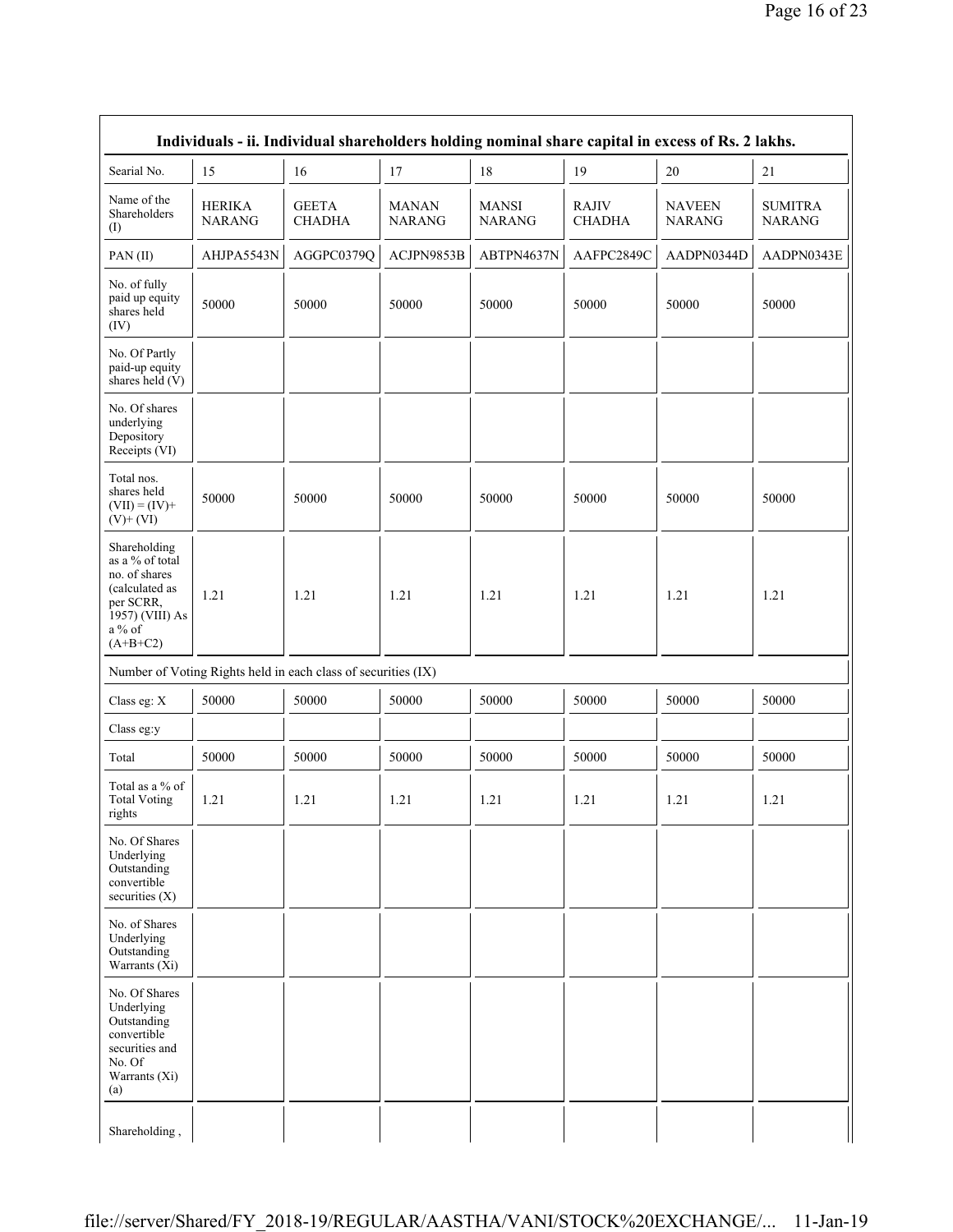| as a %<br>assuming full<br>conversion of<br>convertible<br>securities (as a<br>percentage of<br>diluted share<br>capital) $(XI)$ =<br>$(VII)+(X)$ As a<br>$%$ of<br>$(A+B+C2)$ | 1.21                             | 1.21  | 1.21  | 1.21  | 1.21  | 1.21  | 1.21  |
|--------------------------------------------------------------------------------------------------------------------------------------------------------------------------------|----------------------------------|-------|-------|-------|-------|-------|-------|
|                                                                                                                                                                                | Number of Locked in shares (XII) |       |       |       |       |       |       |
| No. $(a)$                                                                                                                                                                      |                                  |       |       |       |       |       |       |
| As a % of total<br>Shares held (b)                                                                                                                                             |                                  |       |       |       |       |       |       |
| Number of<br>equity shares<br>held in<br>dematerialized<br>form $(XIV)$                                                                                                        | 50000                            | 50000 | 50000 | 50000 | 50000 | 50000 | 50000 |
| Reason for not providing PAN                                                                                                                                                   |                                  |       |       |       |       |       |       |
| Reason for not<br>providing PAN                                                                                                                                                |                                  |       |       |       |       |       |       |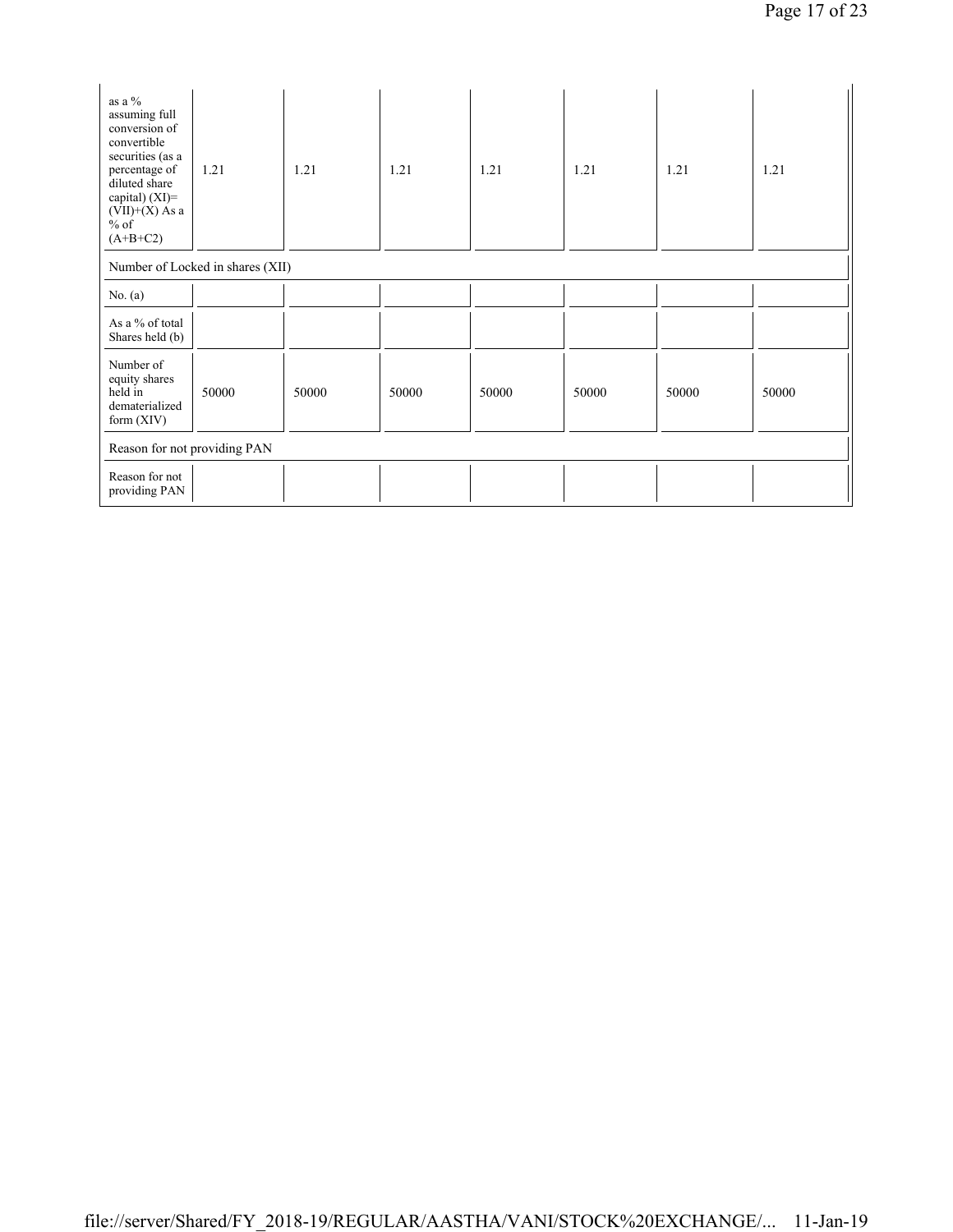| Individuals - ii. Individual shareholders holding nominal share capital in excess of Rs. 2 lakhs.                                                                       |                                                               |                       |                      |                       |  |  |  |
|-------------------------------------------------------------------------------------------------------------------------------------------------------------------------|---------------------------------------------------------------|-----------------------|----------------------|-----------------------|--|--|--|
| Searial No.                                                                                                                                                             | 22                                                            | 23                    | 24                   |                       |  |  |  |
| Name of the<br>Shareholders (I)                                                                                                                                         | SATISH CHANDER NARANG                                         | <b>BHALINDER GHAI</b> | ROMESH CHANDER BAJAJ | Click here to go back |  |  |  |
| PAN(II)                                                                                                                                                                 | AAAPN0874H                                                    | AGVPG6895Q            | AASPB4177B           | Total                 |  |  |  |
| No. of fully paid<br>up equity shares<br>held (IV)                                                                                                                      | 50000                                                         | 45250                 | 41150                | 1819200               |  |  |  |
| No. Of Partly paid-<br>up equity shares<br>held(V)                                                                                                                      |                                                               |                       |                      |                       |  |  |  |
| No. Of shares<br>underlying<br>Depository<br>Receipts (VI)                                                                                                              |                                                               |                       |                      |                       |  |  |  |
| Total nos. shares<br>held $(VII) = (IV) +$<br>$(V)$ + $(VI)$                                                                                                            | 50000                                                         | 45250                 | 41150                | 1819200               |  |  |  |
| Shareholding as a<br>% of total no. of<br>shares (calculated<br>as per SCRR,<br>1957) (VIII) As a<br>% of $(A+B+C2)$                                                    | 1.21                                                          | 1.1                   | -1                   | 44.16                 |  |  |  |
|                                                                                                                                                                         | Number of Voting Rights held in each class of securities (IX) |                       |                      |                       |  |  |  |
| Class eg: X                                                                                                                                                             | 50000                                                         | 45250                 | 41150                | 1819200               |  |  |  |
| Class eg:y                                                                                                                                                              |                                                               |                       |                      |                       |  |  |  |
| Total                                                                                                                                                                   | 50000                                                         | 45250                 | 41150                | 1819200               |  |  |  |
| Total as a % of<br><b>Total Voting rights</b>                                                                                                                           | 1.21                                                          | 1.1                   | $\mathbf{1}$         | 44.16                 |  |  |  |
| No. Of Shares<br>Underlying<br>Outstanding<br>convertible<br>securities $(X)$                                                                                           |                                                               |                       |                      |                       |  |  |  |
| No. of Shares<br>Underlying<br>Outstanding<br>Warrants $(Xi)$                                                                                                           |                                                               |                       |                      |                       |  |  |  |
| No. Of Shares<br>Underlying<br>Outstanding<br>convertible<br>securities and No.<br>Of Warrants $(X_i)$<br>(a)                                                           |                                                               |                       |                      |                       |  |  |  |
| Shareholding, as a<br>% assuming full<br>conversion of<br>convertible<br>securities (as a<br>percentage of<br>diluted share<br>capital) (XI)= (VII)<br>$+(X)$ As a % of | 1.21                                                          | 1.1                   | $\mathbf{1}$         | 44.16                 |  |  |  |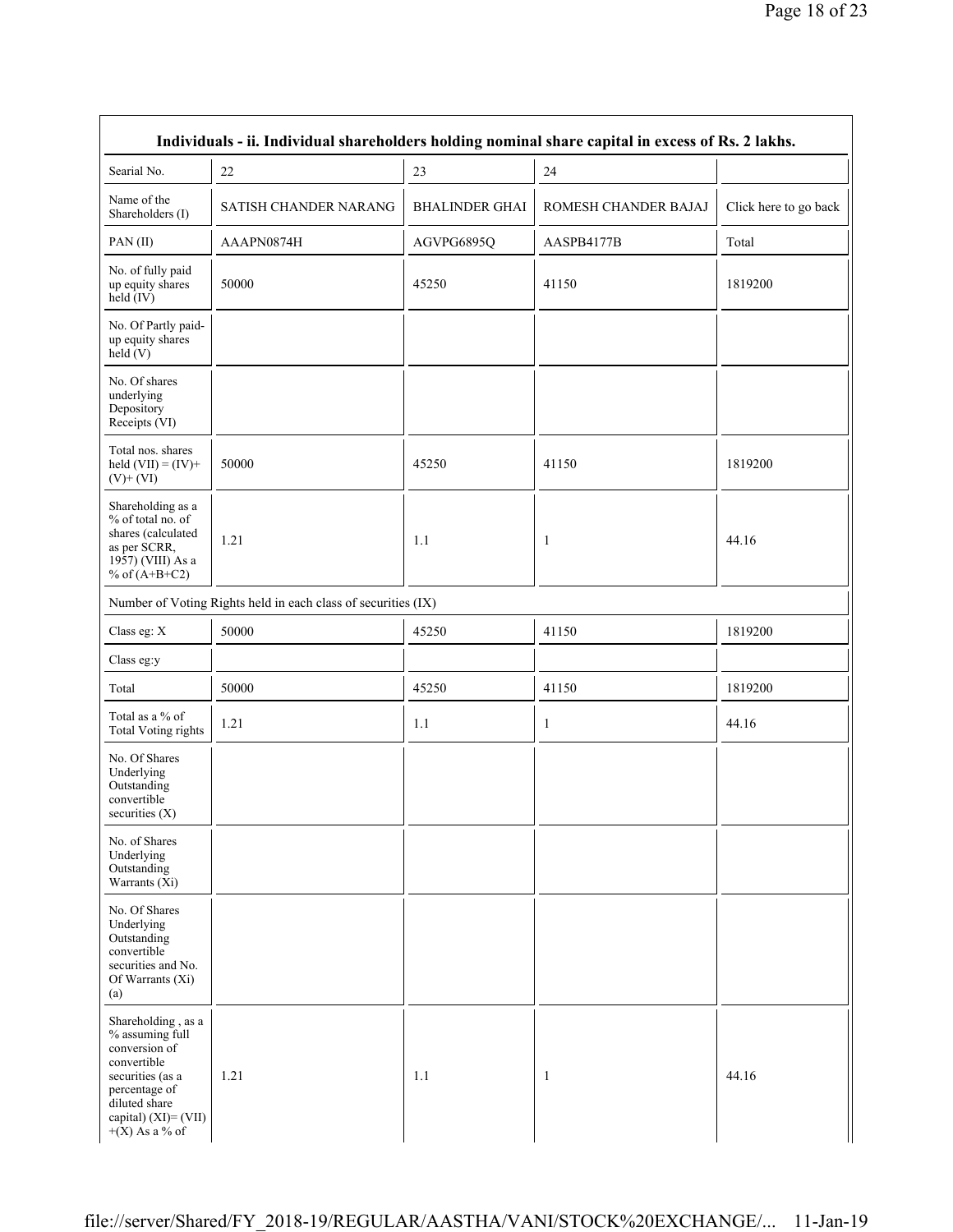| $(A+B+C2)$                                                         |       |          |          |        |  |  |  |  |
|--------------------------------------------------------------------|-------|----------|----------|--------|--|--|--|--|
| Number of Locked in shares (XII)                                   |       |          |          |        |  |  |  |  |
| No. $(a)$                                                          |       |          |          |        |  |  |  |  |
| As a % of total<br>Shares held (b)                                 |       |          |          |        |  |  |  |  |
| Number of equity<br>shares held in<br>dematerialized<br>form (XIV) | 50000 | $\theta$ | $\theta$ | 896800 |  |  |  |  |
| Reason for not providing PAN                                       |       |          |          |        |  |  |  |  |
| Reason for not<br>providing PAN                                    |       |          |          |        |  |  |  |  |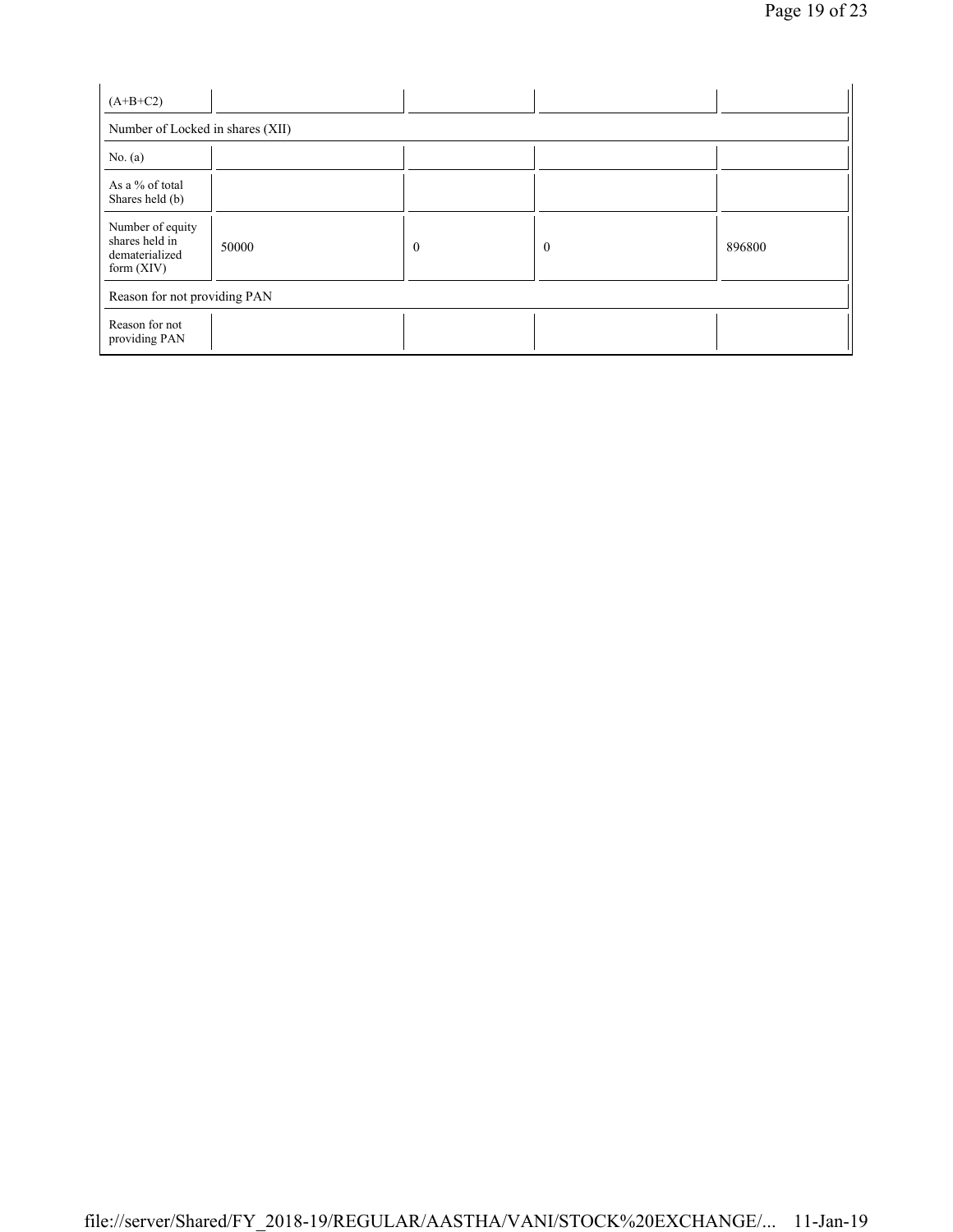| <b>Text Block</b>      |                                        |  |  |  |
|------------------------|----------------------------------------|--|--|--|
| Textual Information(1) | PAN IS NOT PROVIDED BY THE SHAREHOLDER |  |  |  |
| Textual Information(2) | PAN IS NOT PROVIDED BY THE SHAREHOLDER |  |  |  |
| Textual Information(3) | PAN IS NOT PROVIDED BY THE SHAREHOLDER |  |  |  |
| Textual Information(4) | PAN IS NOT PROVIDED BY THE SHAREHOLDER |  |  |  |
| Textual Information(5) | PAN IS NOT PROVIDED BY THE SHAREHOLDER |  |  |  |
| Textual Information(6) | PAN IS NOT PROVIDED BY THE SHAREHOLDER |  |  |  |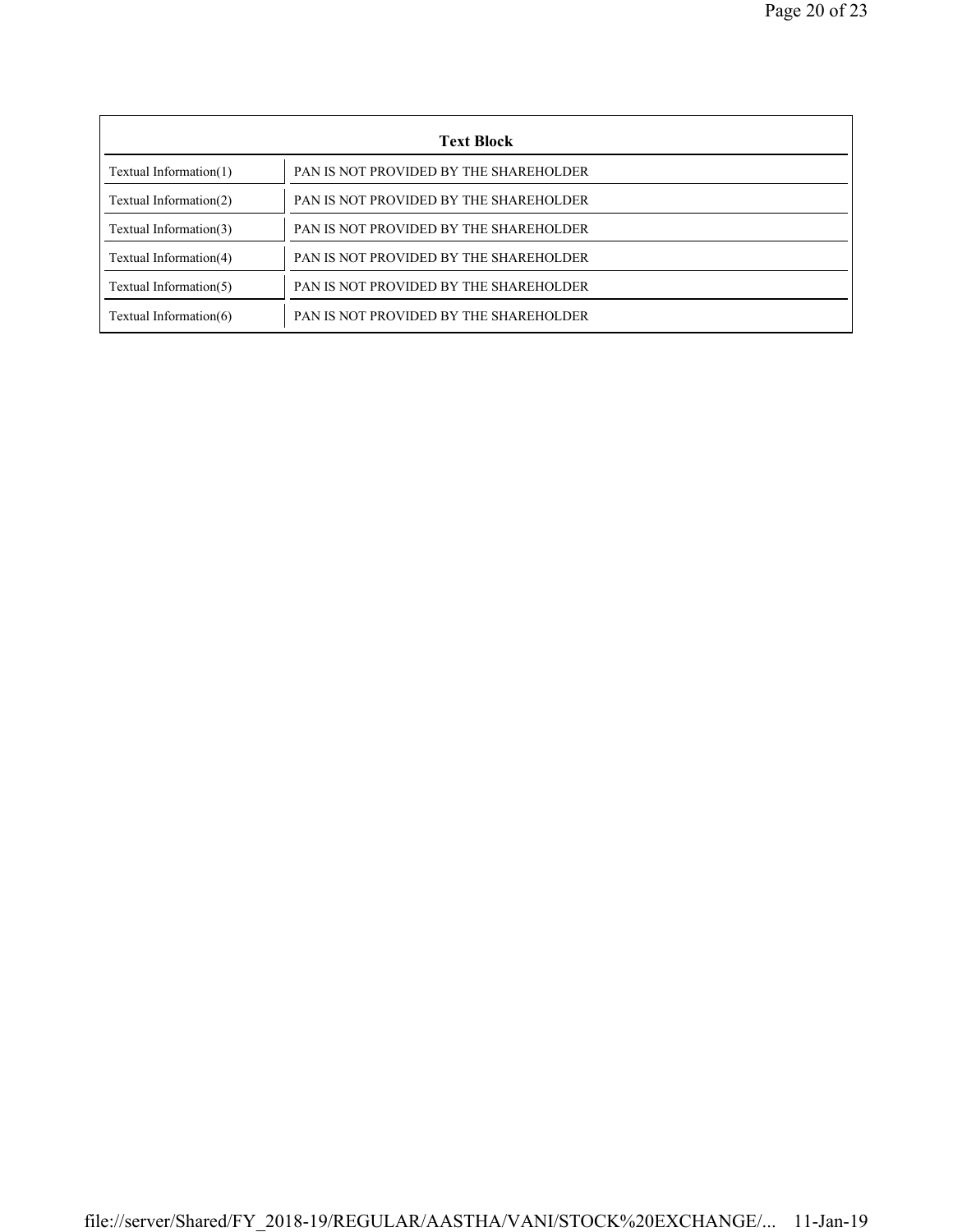| Any Other (specify)                                                                                                  |                                                               |                                           |                                           |                                              |                          |  |  |  |
|----------------------------------------------------------------------------------------------------------------------|---------------------------------------------------------------|-------------------------------------------|-------------------------------------------|----------------------------------------------|--------------------------|--|--|--|
| Searial No.                                                                                                          | 1                                                             | $\overline{c}$                            | 3                                         | $\overline{4}$                               |                          |  |  |  |
| Category                                                                                                             | <b>Bodies Corporate</b>                                       | <b>HUF</b>                                | <b>HUF</b>                                | <b>HUF</b>                                   |                          |  |  |  |
| Category / More<br>than 1 percentage                                                                                 | More than 1 percentage<br>of shareholding                     | More than 1 percentage<br>of shareholding | More than 1 percentage<br>of shareholding | More than 1<br>percentage of<br>shareholding |                          |  |  |  |
| Name of the<br>Shareholders (I)                                                                                      | <b>NAU NIDH FINANCE</b><br><b>LIMITED</b>                     | <b>MANAN NARANG</b><br><b>HUF</b>         | <b>NAVEEN NARANG</b><br><b>HUF</b>        | <b>S C NARANG AND</b><br><b>SONS HUF</b>     | Click here<br>to go back |  |  |  |
| PAN(II)                                                                                                              | AABCN5075G                                                    | AAJHM5838B                                | AACHN4022M                                | AAAHS6461F                                   | Total                    |  |  |  |
| No. of the<br>Shareholders (I)                                                                                       | 1                                                             | $\mathbf{1}$                              | 1                                         | 1                                            | $\mathbf{0}$             |  |  |  |
| No. of fully paid<br>up equity shares<br>held (IV)                                                                   | 1000000                                                       | 50000                                     | 50000                                     | 50000                                        | $\mathbf{0}$             |  |  |  |
| No. Of Partly paid-<br>up equity shares<br>held(V)                                                                   |                                                               |                                           |                                           |                                              |                          |  |  |  |
| No. Of shares<br>underlying<br>Depository<br>Receipts (VI)                                                           |                                                               |                                           |                                           |                                              |                          |  |  |  |
| Total nos. shares<br>held $(VII) = (IV) +$<br>$(V)$ + $(VI)$                                                         | 1000000                                                       | 50000                                     | 50000                                     | 50000                                        | $\mathbf{0}$             |  |  |  |
| Shareholding as a<br>% of total no. of<br>shares (calculated<br>as per SCRR,<br>1957) (VIII) As a<br>% of $(A+B+C2)$ | 24.27                                                         | 1.21                                      | 1.21                                      | 1.21                                         | $\mathbf{0}$             |  |  |  |
|                                                                                                                      | Number of Voting Rights held in each class of securities (IX) |                                           |                                           |                                              |                          |  |  |  |
| Class eg: X                                                                                                          | 1000000                                                       | 50000                                     | 50000                                     | 50000                                        | $\boldsymbol{0}$         |  |  |  |
| Class eg:y                                                                                                           |                                                               |                                           |                                           |                                              |                          |  |  |  |
| Total                                                                                                                | 1000000                                                       | 50000                                     | 50000                                     | 50000                                        | $\boldsymbol{0}$         |  |  |  |
| Total as a % of<br><b>Total Voting rights</b>                                                                        | 24.27                                                         | 1.21                                      | 1.21                                      | 1.21                                         | $\boldsymbol{0}$         |  |  |  |
| No. Of Shares<br>Underlying<br>Outstanding<br>convertible<br>securities $(X)$                                        |                                                               |                                           |                                           |                                              |                          |  |  |  |
| No. of Shares<br>Underlying<br>Outstanding<br>Warrants $(X_i)$                                                       |                                                               |                                           |                                           |                                              |                          |  |  |  |
| No. Of Shares<br>Underlying<br>Outstanding<br>convertible<br>securities and No.<br>Of Warrants (Xi)                  |                                                               |                                           |                                           |                                              |                          |  |  |  |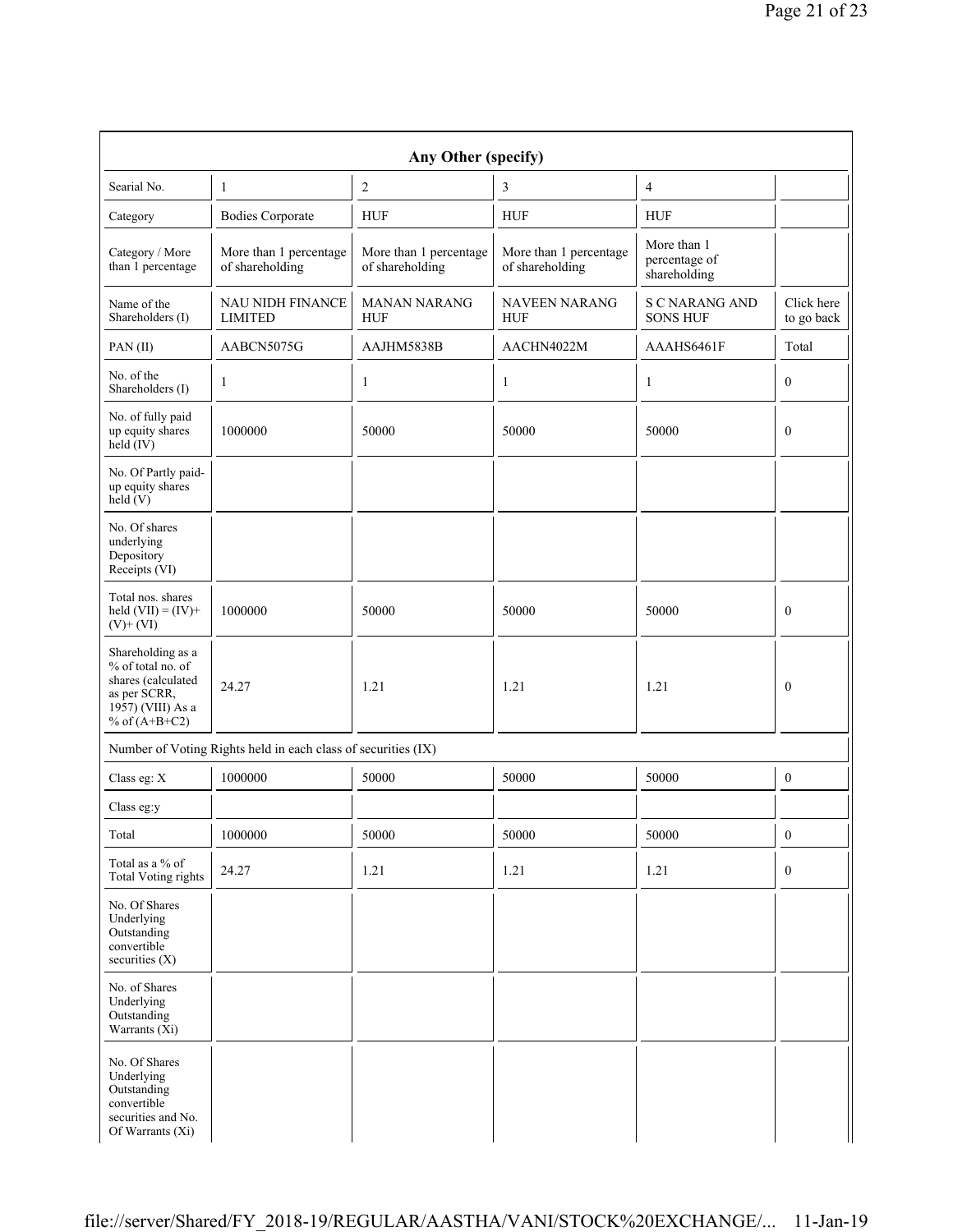| (a)                                                                                                                                                                                      |         |       |       |       |              |
|------------------------------------------------------------------------------------------------------------------------------------------------------------------------------------------|---------|-------|-------|-------|--------------|
| Shareholding, as a<br>% assuming full<br>conversion of<br>convertible<br>securities (as a<br>percentage of<br>diluted share<br>capital) $(XI) = (VII)$<br>$+(X)$ As a % of<br>$(A+B+C2)$ | 24.27   | 1.21  | 1.21  | 1.21  | $\mathbf{0}$ |
| Number of Locked in shares (XII)                                                                                                                                                         |         |       |       |       |              |
| No. $(a)$                                                                                                                                                                                |         |       |       |       |              |
| As a % of total<br>Shares held (b)                                                                                                                                                       |         |       |       |       |              |
| Number of equity<br>shares held in<br>dematerialized<br>form (XIV)                                                                                                                       | 1000000 | 50000 | 50000 | 50000 | $\mathbf{0}$ |
| Reason for not providing PAN                                                                                                                                                             |         |       |       |       |              |
| Reason for not<br>providing PAN                                                                                                                                                          |         |       |       |       |              |